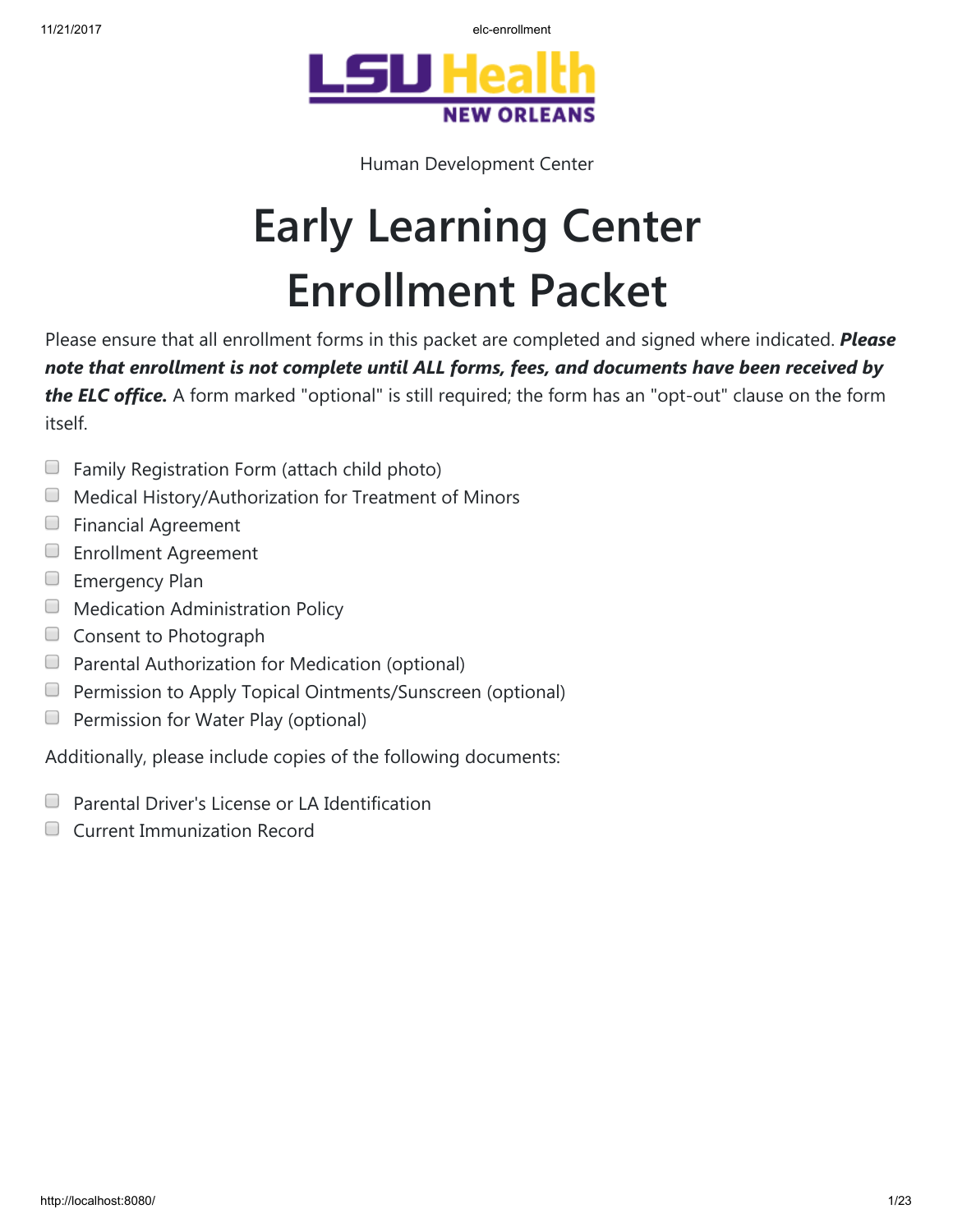## Family Enrollment Form

Admission Date

mm/dd/yyyy

## Your Child's Picture

Please attach your child's picture in front of this page.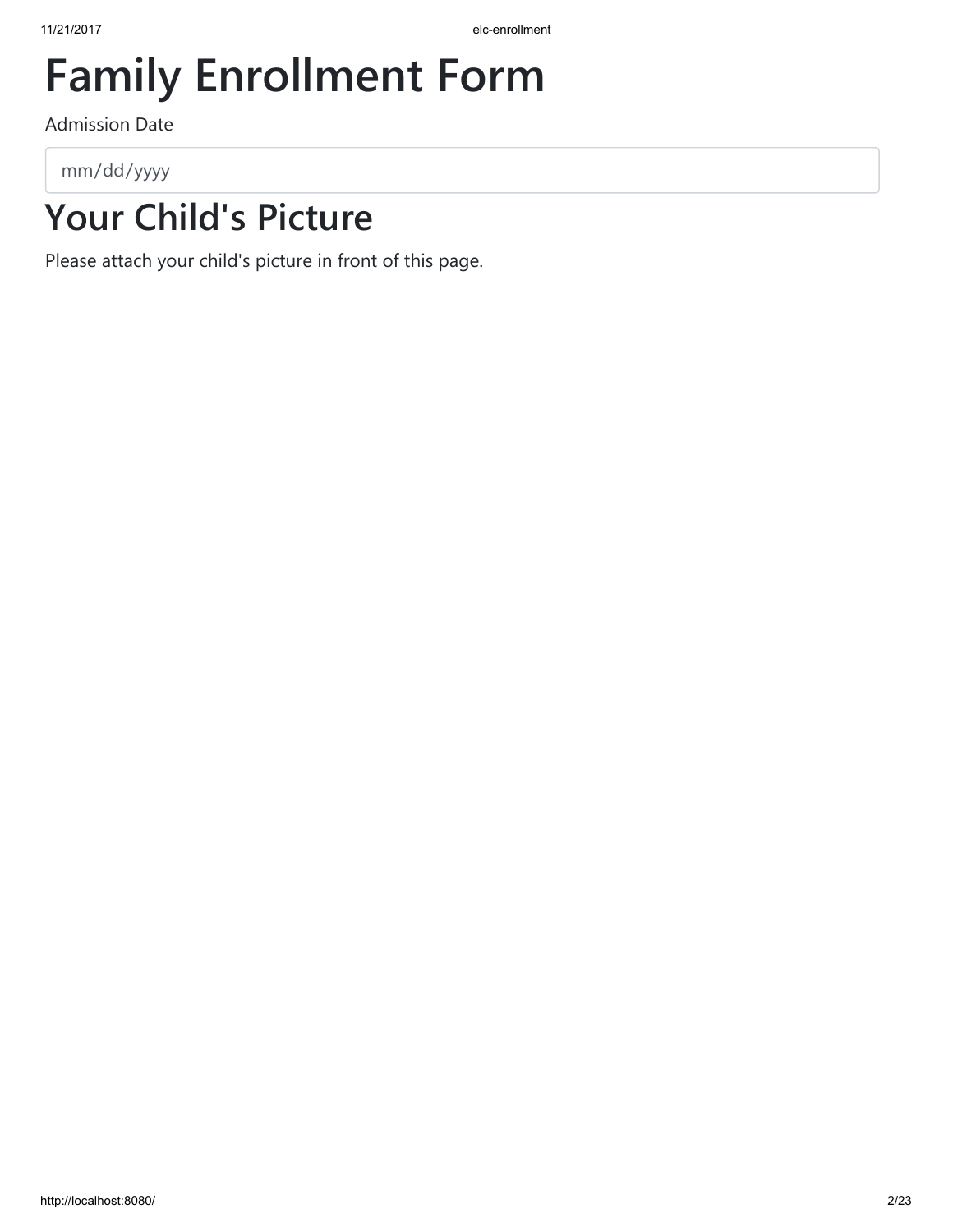### Please Print Clearly (\*required field)

| Parent/Guardian #1<br>$\Box$<br>Sole Parent/Guardian                                                               | Mother | Father                 |                                           |             |                     |
|--------------------------------------------------------------------------------------------------------------------|--------|------------------------|-------------------------------------------|-------------|---------------------|
| *First Name                                                                                                        | МI     |                        | *Last Name                                |             |                     |
| *Home Address                                                                                                      |        |                        |                                           |             |                     |
| *Occupation or Job Title                                                                                           |        | $^\star$<br>$\bigcirc$ | Faculty $\circ$ Staff                     |             |                     |
| *LSUHSC School or Department                                                                                       |        |                        |                                           |             |                     |
| $\Box$ Allied Health Professions $\Box$ Medicine<br>$\Box$ Graduate Studies $\Box$ Dentistry $\Box$ Administration |        | $\Box$ Nursing         | $\Box$ Public Health<br>$\Box$ Facilities |             | $\Box$ Housekeeping |
| Other School or Department                                                                                         |        |                        |                                           |             |                     |
| *Cell Phone                                                                                                        |        | *Office Phone          |                                           |             |                     |
| *Work Address                                                                                                      |        |                        |                                           | *Work Hours |                     |
| Home Phone                                                                                                         |        |                        |                                           |             |                     |
| *Email                                                                                                             |        | Driver's<br>License    | State                                     | $\#$        |                     |
| *Marital Status                                                                                                    |        |                        |                                           |             |                     |
| Married $\circ$ Single $\circ$ Divorced $\circ$ Separated $\circ$ Widowed                                          |        |                        |                                           |             |                     |
| $\Box$<br><b>Custodial Parent</b>                                                                                  |        |                        |                                           |             |                     |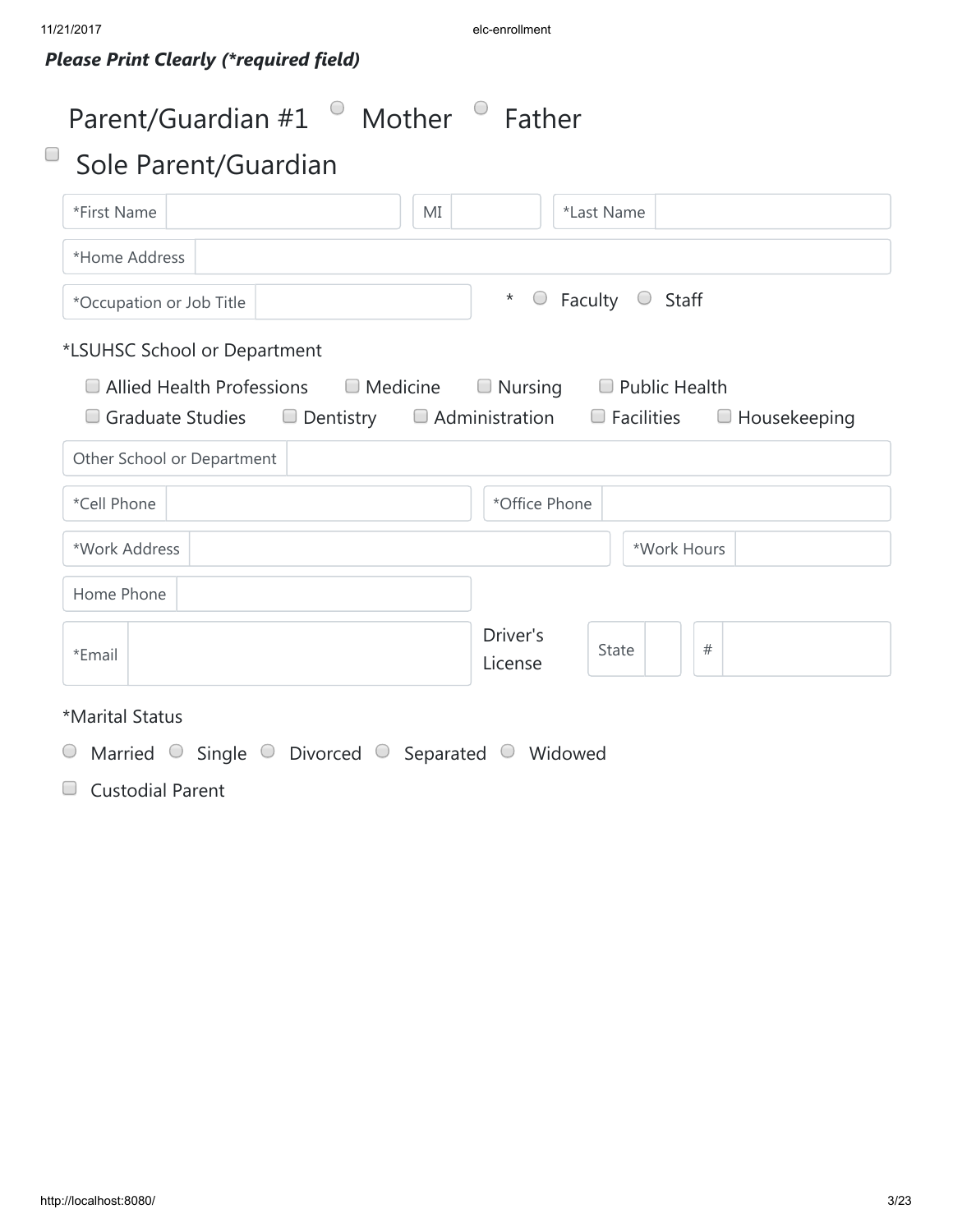| *First Name                                                                                                                                                          | *Last Name<br>MI                                                           |
|----------------------------------------------------------------------------------------------------------------------------------------------------------------------|----------------------------------------------------------------------------|
| *Home Address                                                                                                                                                        |                                                                            |
| *Occupation or Job Title                                                                                                                                             | Faculty $\circ$ Staff<br>$\bigcirc$<br>$\star$<br>O Not an LSUHSC Employee |
| *LSUHSC School or Department<br>$\Box$ Allied Health Professions $\Box$ Medicine<br>$\Box$ Graduate Studies $\Box$ Dentistry $\Box$ Administration $\Box$ Facilities | $\Box$ Nursing<br>$\Box$ Public Health<br>$\Box$ Housekeeping              |
|                                                                                                                                                                      |                                                                            |
|                                                                                                                                                                      |                                                                            |
|                                                                                                                                                                      | *Office Phone                                                              |
| Other School or Department<br>*Cell Phone<br>*Work Address                                                                                                           | *Work Hours                                                                |
| Home Phone                                                                                                                                                           |                                                                            |
| *Email                                                                                                                                                               | Driver's<br>$\#$<br><b>State</b><br>License                                |
| *Marital Status                                                                                                                                                      |                                                                            |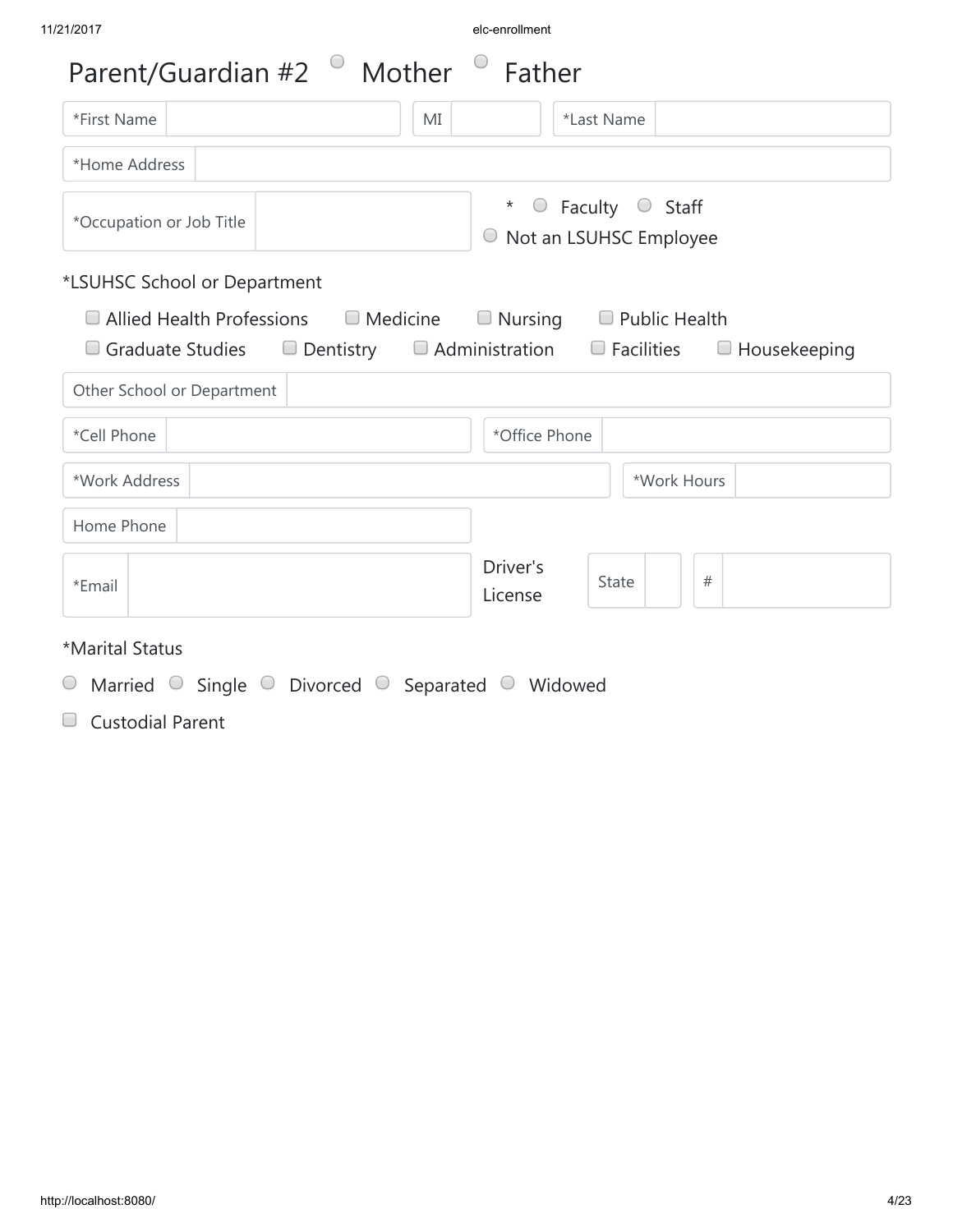### Child Information

| *Date of Birth                   | mm/dd/yyyy |    |            |  |
|----------------------------------|------------|----|------------|--|
| *First Name                      |            | MI | *Last Name |  |
| *Name Child Prefers to Be Called |            |    |            |  |
| *Child's Address                 |            |    |            |  |

| *Gender $\circlearrowright$<br>Male<br>Female<br>Other |
|--------------------------------------------------------|
|--------------------------------------------------------|

\*List any existing health concerns, conditions, medications and/or special attention your child may require.

|                                              |                                 | 11        |
|----------------------------------------------|---------------------------------|-----------|
| *Food Allergies<br>None                      | List                            | 11        |
| *Other<br>None<br>Allergies                  | List                            | 11        |
| *Dietary<br>None<br>Restrictions             | List                            | 11        |
| *Pediatrician's Name                         |                                 | Phone     |
| Address                                      |                                 |           |
| *Dentist's Name                              |                                 | Phone     |
| Address                                      |                                 |           |
| Photograph: May we take and maintain a photo | $\bigcirc$<br>Yes<br>$\bigcirc$ | <b>No</b> |
| of your child for security and/or emergency  |                                 |           |

purposes?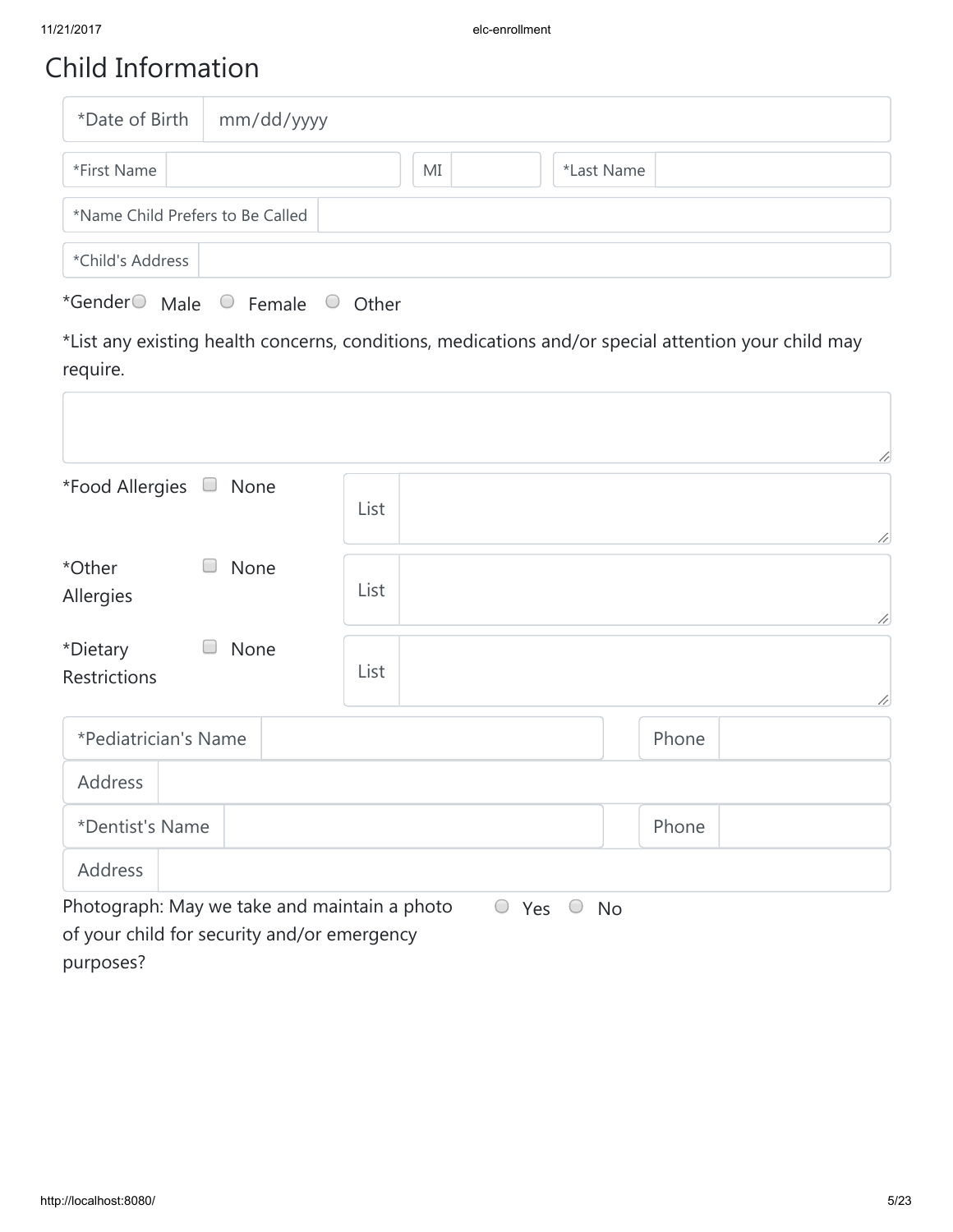## Emergency Contacts and People Authorized for Pickup

ALL persons (excluding parents/guardians) will be required to show state- or government-issued picture identification upon the initial pickup or dropoff. Copy of IDs will be kept on file. In the case of immediate sickness or emergency, the FIRST person listed below will be contacted if we are unable to reach the parent or guardian in a timely manner.

## 1<sup>st</sup> Contact/Pickup

| Full Name                              | Phone |  |  |
|----------------------------------------|-------|--|--|
| Relationship to Child                  |       |  |  |
| Name Child Uses to Address This Person |       |  |  |

## 2<sup>nd</sup> Contact/Pickup

| Full Name                              | Phone |  |
|----------------------------------------|-------|--|
| Relationship to Child                  |       |  |
| Name Child Uses to Address This Person |       |  |

### 3<sup>rd</sup> Contact/Pickup

| Full Name                              | Phone |
|----------------------------------------|-------|
| Relationship to Child                  |       |
| Name Child Uses to Address This Person |       |

In addition to the persons listed above, my child has permission to be released to the following individuals, child care facilities, or transportation services in the event that the parent or guardian cannot be reached or arrive at the center in a timely manner.

| <b>Full Name as appears on ID</b> | <b>Phone Number</b> | <b>Relationship to Child</b> |
|-----------------------------------|---------------------|------------------------------|
|                                   |                     |                              |
|                                   |                     |                              |
|                                   |                     |                              |
|                                   |                     |                              |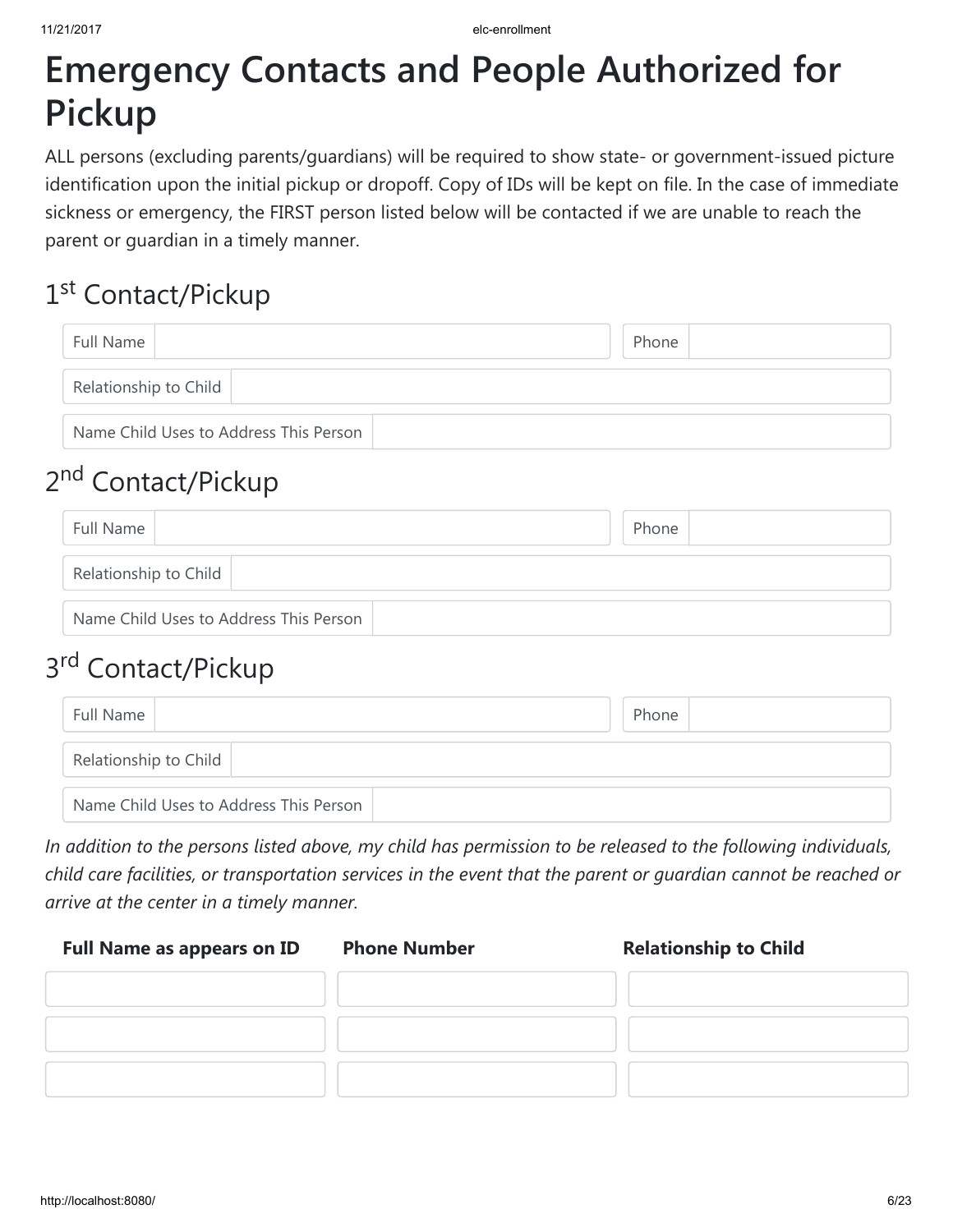## Family Identification Code: Authorized Written Emergency Release

On rare occasions, emergencies arise during which parents and the authorized persons listed above cannot pick up the child from the center. On these occasions parents may need to contact another trusted friend or neighbor who can immediately pick up the child. An authorization code is to be given by the Parent to an ELC staff member (via phone or when prompted). This code is not to be used for any other reason. Please be advised that this code, when given to an Administrator or staff member, allows authorized HDC ELC personnel to release a child into the care and custody of the person to whom the parent has given the authorization code for release. Below indicate a four (4)–digit code known only to the parent(s) for release of a child in the case of an EMERGENCY to an UNAUTHORIZED pick-up person. The code will be clearly written down along with the date of release, the person's full name, contact number, address, and relationship to child, on all forms of notification of release (e-mail, phone call, and fax) and verified before releasing the child. ID will be required for release. Parents are allowed to change the code at any time during enrollment.

### HDC Early Learning Center reserves the right to deny access to any person regardless of approval if the person appears to be impaired or intoxicated.

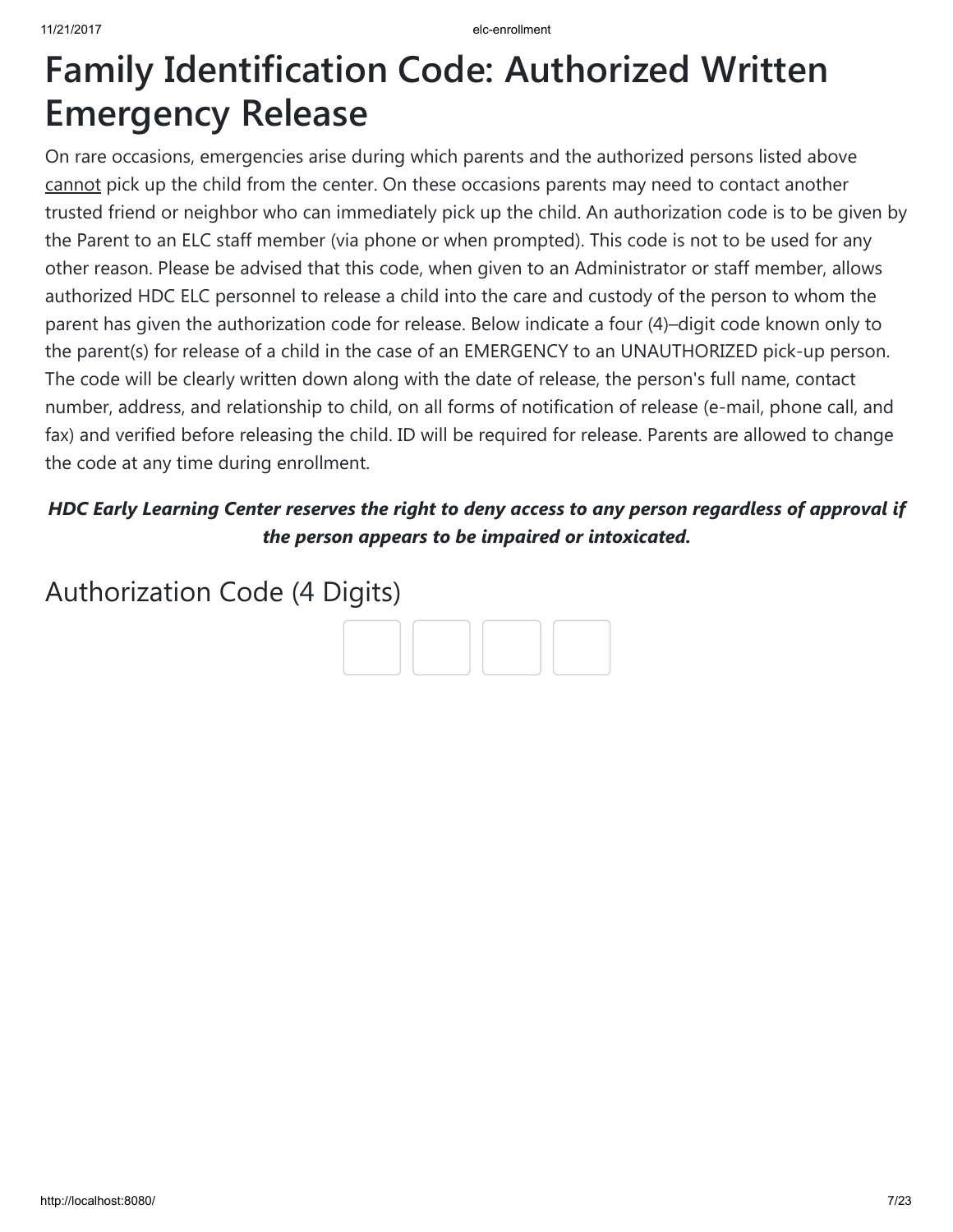# Child's Medical History/Consent for Treatment

Name of child

Birth date mm/dd/yyyy

## Medical History (Completed by Parent or Guardian)

|    | uardian)                                                                                                                                                      |                                                                                                                                                                                               |  |  |  |
|----|---------------------------------------------------------------------------------------------------------------------------------------------------------------|-----------------------------------------------------------------------------------------------------------------------------------------------------------------------------------------------|--|--|--|
| 1. | *Do you consider your child to be in good health? $\circ$ Yes $\circ$ No                                                                                      |                                                                                                                                                                                               |  |  |  |
| 2. | *Is your child allergic to anything? $\circ$ Yes $\circ$ No                                                                                                   |                                                                                                                                                                                               |  |  |  |
|    | If yes, please specify:                                                                                                                                       |                                                                                                                                                                                               |  |  |  |
| 3. | *Is your child allergic to latex or rubber gloves? $\circ$ Yes $\circ$ No                                                                                     |                                                                                                                                                                                               |  |  |  |
| 4. | *Is your child currently under a doctor's care? $\Box$ No $\Box$ Yes                                                                                          |                                                                                                                                                                                               |  |  |  |
|    | If yes, for what reasons?                                                                                                                                     |                                                                                                                                                                                               |  |  |  |
|    | Allergies<br>Anemia (Non-sickle-cell)<br>Asthma<br>Cerebral Palsy<br><b>Congenital Birth Defect</b><br><b>Diabetes</b><br>Ear Infections<br>Eczema<br>Hearing | <b>Heart Defect</b><br>Hepatitis<br><b>Kidney Disease</b><br><b>Limited Physical Ability</b><br>Seizures/Epilepsy<br>Sickle-cell Anemia<br><b>Urinary Tract Infections</b><br>Vision<br>Other |  |  |  |
| 5. | *Is your child on any medication? $\Box$ No                                                                                                                   | Yes                                                                                                                                                                                           |  |  |  |
|    | If yes, what?                                                                                                                                                 |                                                                                                                                                                                               |  |  |  |
|    | Will the medication need to be administered at the center?                                                                                                    | $\cup$<br>Yes<br><b>No</b>                                                                                                                                                                    |  |  |  |
|    | How often?                                                                                                                                                    |                                                                                                                                                                                               |  |  |  |
| 6. | *Any previous hospitalizations or operations?                                                                                                                 | $\bigcirc$<br><b>No</b><br>$\cup$<br>Yes                                                                                                                                                      |  |  |  |
|    | If yes, when and what for?                                                                                                                                    |                                                                                                                                                                                               |  |  |  |

7. \*Does your child have any physical disabilities?  $\circ$  No  $\circ$  Yes

If yes, describe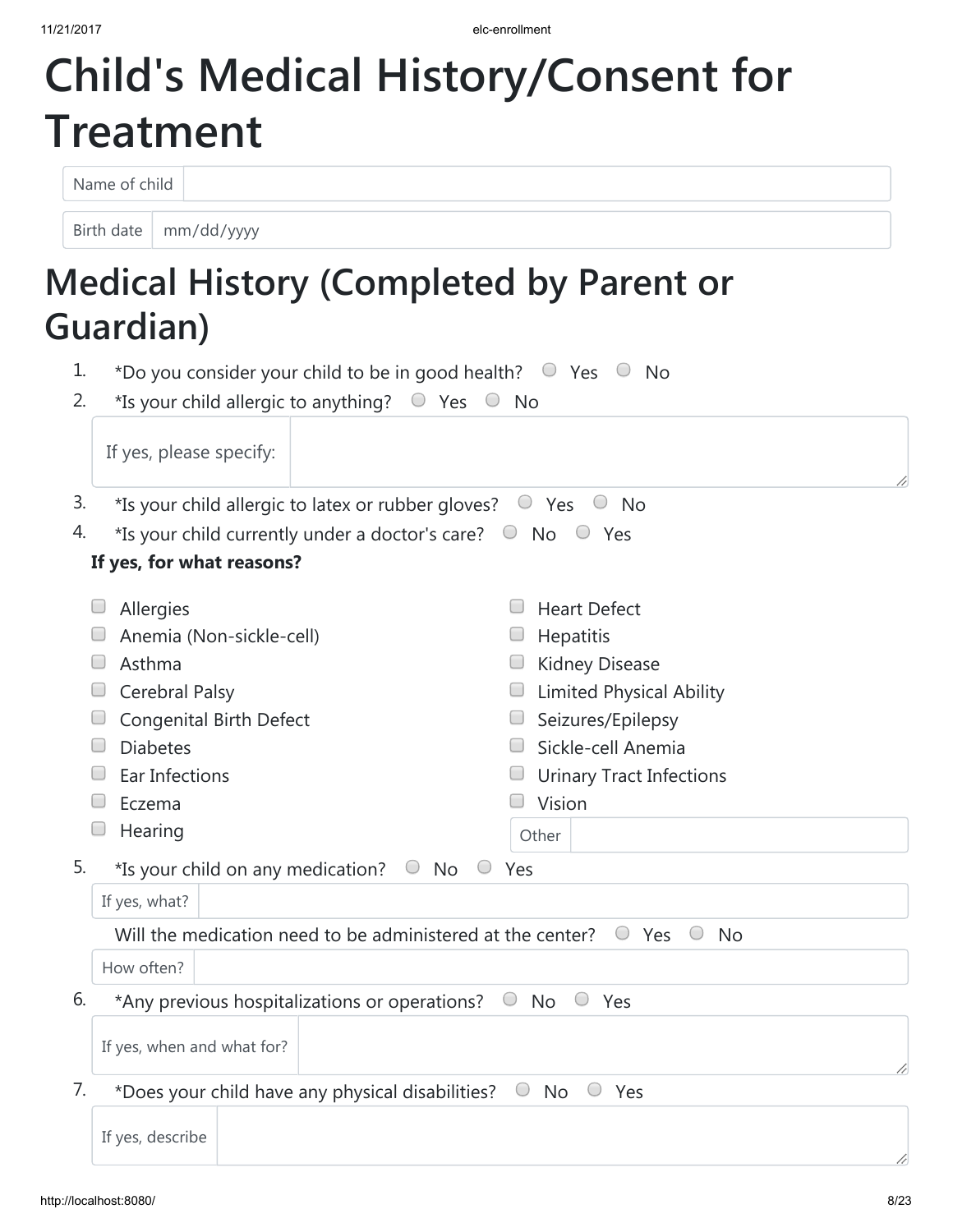#### 8. \*Any developmental disabilities?  $\circ$  No  $\circ$  Yes

If yes, please describe

## Agreement for Emergency Medical Care and Transport

I understand that in the case of a serious medical emergency, a copy of this form, along with a copy of my child's Family Registration Form, will be sent to the nearest Emergency Medical Facility with pediatric admittance by emergency transport. I hereby grant permission to the ELC Director or designee to obtain medical, surgical, or emergency dental care for my child in the event of an accident, injury, or illness that requires such actions before I am able to be present or grant permission for required emergency services. My permission is hereby granted to the licensed physician or accredited hospital and their associates to perform any medical, dental, and/or surgical procedures that are deemed essential to preserve the life and well-being of my child. This may include examination and any test(s), which, in the opinion of the physician or dentist, are deemed necessary or advisable.

| *Signature                   |  |  |  |  |
|------------------------------|--|--|--|--|
| *Relationship to child       |  |  |  |  |
| *Print Name                  |  |  |  |  |
| *Contact Number              |  |  |  |  |
| *Emergency Contact Name      |  |  |  |  |
| *Relationship to the child   |  |  |  |  |
| *Phone Number                |  |  |  |  |
| *Pediatrician's Full Name    |  |  |  |  |
| *Pediatrician's Phone Number |  |  |  |  |
| *Dentist's Full Name         |  |  |  |  |
| *Dentist's Phone Number      |  |  |  |  |
| *Health Insurance            |  |  |  |  |
| *Policy Number               |  |  |  |  |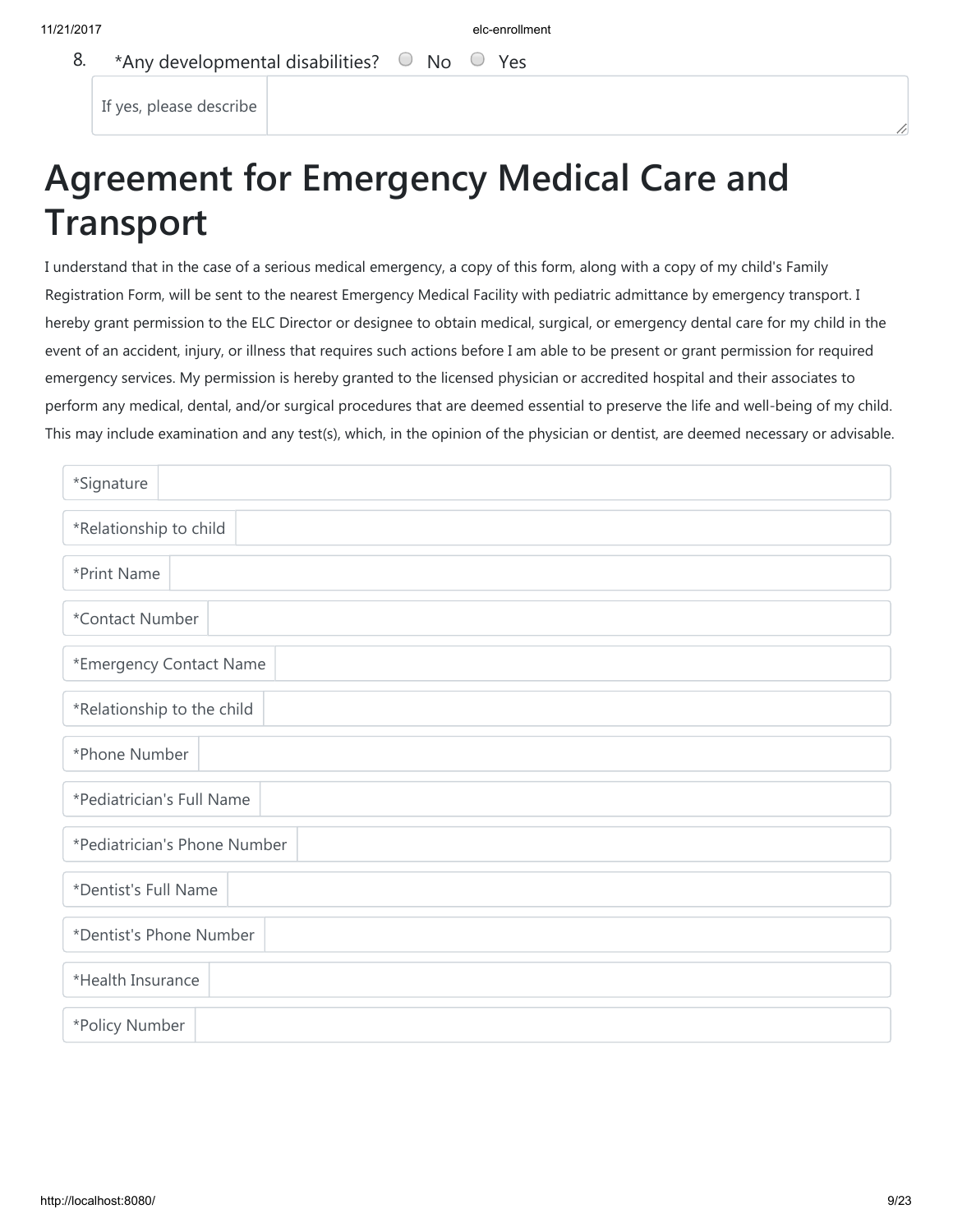\*I authorize the staff and administration of the HDC Early Learning Center to secure emergency medical treatment for my child.

| Parent's Signature       | Date |
|--------------------------|------|
|                          |      |
| <b>HDC Office Use</b>    |      |
| <b>HDC ELC Signature</b> | Date |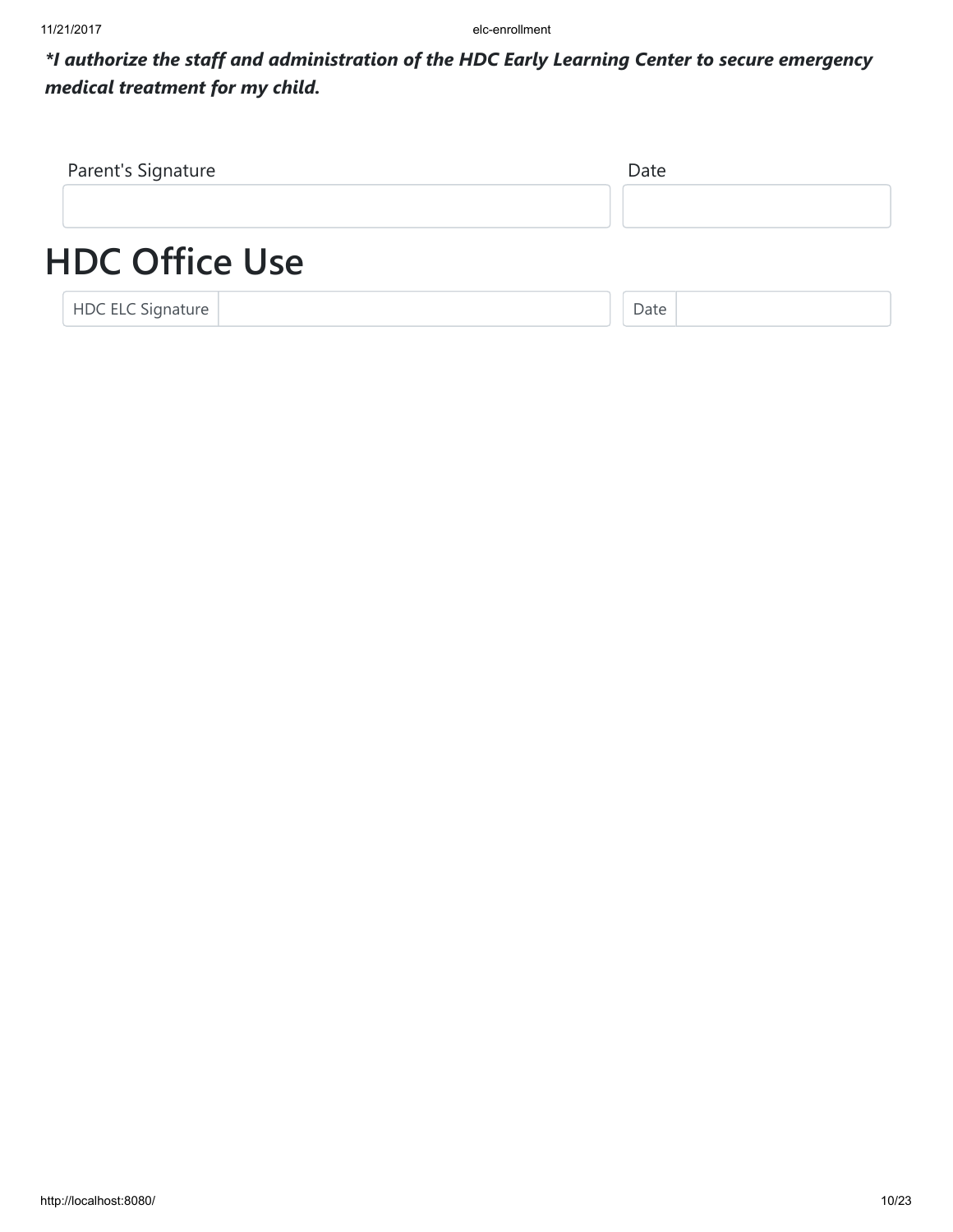# LSUHSC Human Development Center Early Learning Center Enrollment Agreement

#### Please initial each section listed below, sign and date the last page.

**ENROLLMENT FEE:** I understand that a \$175.00 non-refundable registration fee must be received in order to ensure my child's enrollment. I understand that if the fee is not received by the due date on my admissions offer letter a member of the ELC team will contact me. I will be given 2 work days to pay the registration fee after which time the space will be offered to the next family on the waiting list.

**SUPPLY FEE:** I understand that a non-refundable classroom supply fee of \$100.00 must be paid prior to my child's enrollment date.

**TUITION:** I understand that the rate negotiated to me of  $\vert \$ \vert$  is the current monthly tuition rate for the program. LSUHSC employees receive a 20% discount. I understand that monthly tuition rates are subject to change with reasonable

PAYMENT OF TUITION: I understand that tuition will automatically be deducted from my payroll. I understand that no tuition credit will be issued for announced holidays, staff meetings, and Professional Development closures.

**LATE OR UNPAID TUITION:** If payment in full is not received when due, I agree to pay a late fee of \$10.00 per day that tuition is not received. I understand that if my account is delinquent for more than 1 week, I may be asked to withdraw my child until my account is made current.

LATE PICKUP: I understand that I must pick up my child by 5:00 PM. I understand that I will be billed \$5.00 for each 5minute increment I am late picking up my child (e.g. 5:01–5:05; 5:06–5:10; 5:11–5:15 PM, etc., and \$5.00 for every minute after 5:30 PM). I understand that should my child remain at the center longer than 1 hour after the set closing time with no contact from the parent or other person authorized for pickup, the State of Louisiana mandates that the Louisiana Department of Children and Family Services be contacted.

**RETURNED CHECKS:** I understand that a processing fee of \$35.00 will be charged to my accound for all checks/ACH debits that are returned for any reason, and this fee is in addition to any charges that my bank or financial institution may charge me. I further understand that once a check has been processed electronically, the check is no longer negotiable and will not be returned. If more than two checks or ACH debits are returned within a six-month period, I will be required to pay by an alternate method of payment for the next six-month period. I am responsible for the principal amount plus all returned check fees.

notice, as conditions require.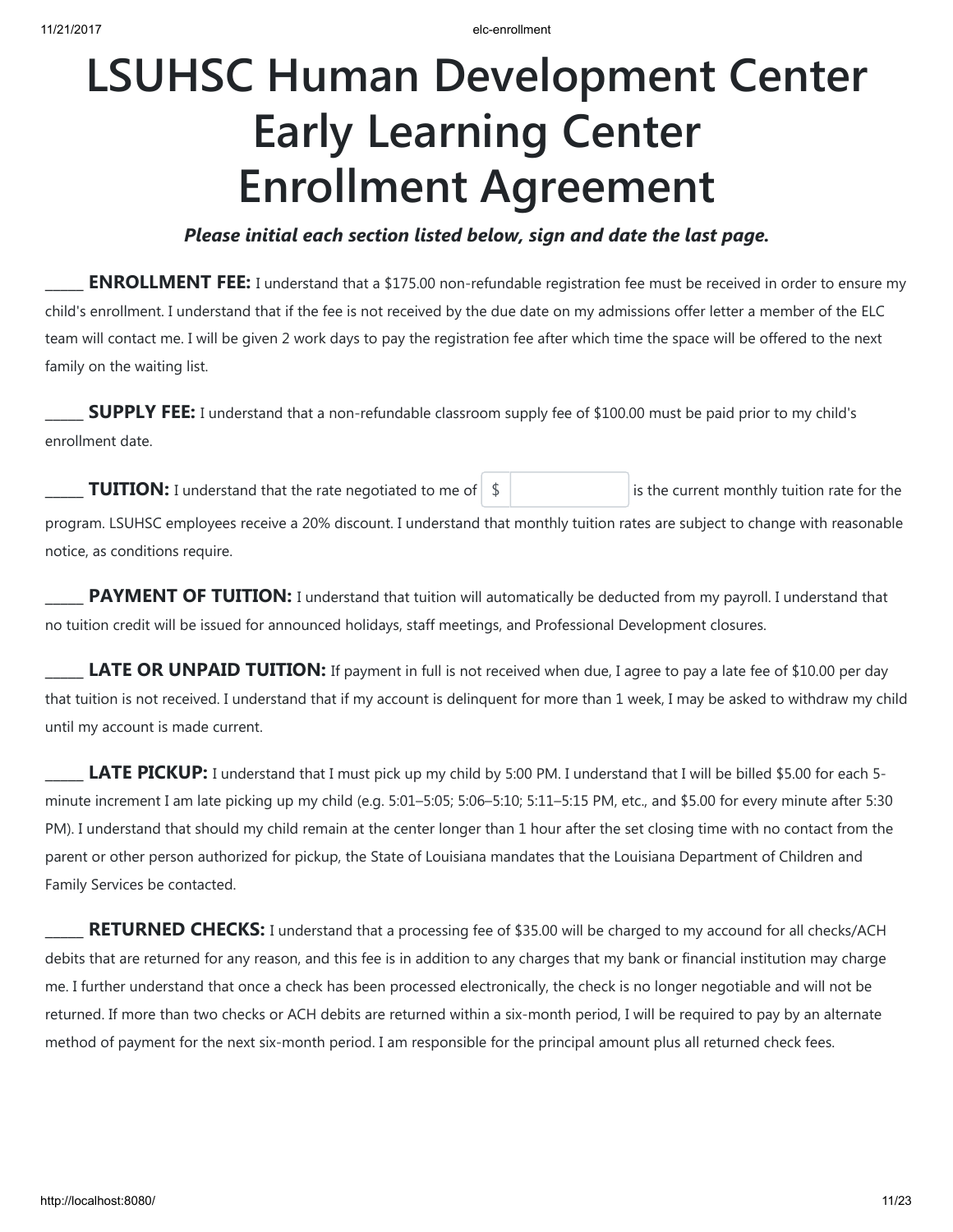**ILLNESS:** I understand that I will be notified should my child become ill during the day, and that I will pick up my child as soon as possible but at least within one hour of notification, and/or make arrangements for an authorized emergency contact person to pick up. If my child is exposed to or contracts a contagious disease, I agree to notify the center and I understand that my child will be re-admitted according to guidelines in the Family Handbook. I understand that when my child is absent or misses school that my child's tuition will not be prorated or discounted.

WITHDRAWAL FROM PROGRAM: I understand that I must provide a two (2)–week written notice of withdrawal from the program. If this notification is not provided, I agree to pay all tuition and fees for two (2)weeks, whether or not my child attends. I understand that when my child is withdrawn, s/he will be eligible for re-admission based on availability and all other enrollment criteria. If my child is selected for re-enrollment, I will be required to complete a new Enrollment Packet at the current rate and pay a new non-refundable Registration Fee at the current rate. If there is an outstanding balance (including tuition or fees) when my child was withdrawn, I will be required to bring my accound current prior to completing a re-enrollment application. I understand that all fees are nonrefundable.

FORMS: I have read and signed all mandatory enrollment information, which includes the discipline policy, photo waiver, and emergency authorization for treatment form. I understand that I must keep my child's health, immunizations, and other records up-to-date at all times. Past-due immunizations may require my child to miss school until they are completed. No discounted tuition will be given.

**ADDITIONAL RELEASE CONTACTS:** I understand and agree that if I wish my child released to any person other than the persons listed on the Authorized Pickup form, I must notify HDC ELC in writing via emergency release form with my security code information. NO PHONE CALL RELEASE WILL BE ACCEPTED WITHOUT MY AUTHORIZED FAMILY SECURITY PASSCODE. All contacts must provide government-issued identification.

**FAMILY HANDBOOK:** I understand that the Family Handbook is available online.

#### All charges and fees are subject to change, and annual fee schedules will be provided.

#### I understand the terms and conditions of the LSUHSC-HDC Early Learning Center enrollment agreement. I agree to abide by the terms while my child is enrolled at the ELC.

| Child's Name              |      |  |
|---------------------------|------|--|
| Parent/Guardian Signature | Date |  |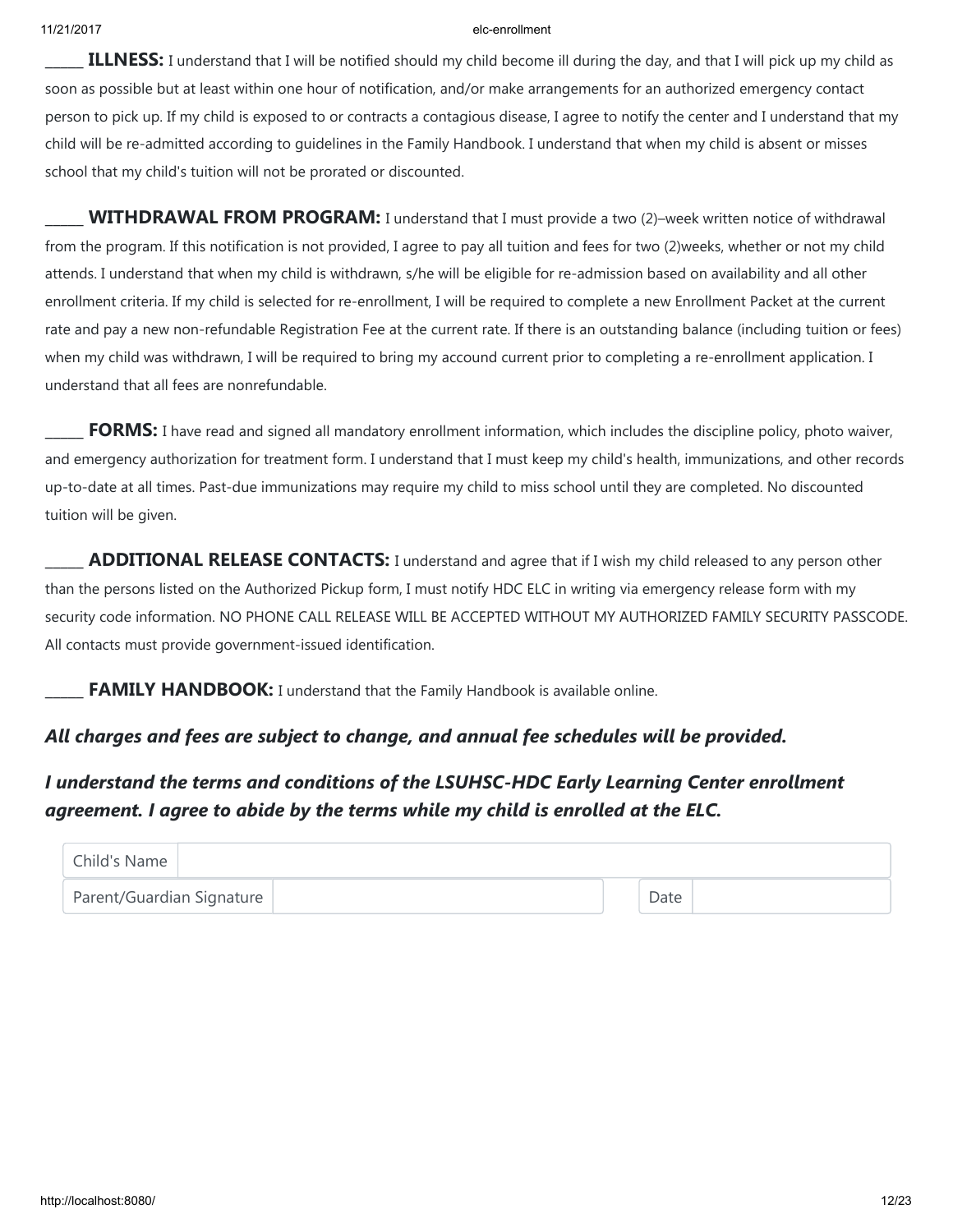## LSUHSC HDC Early Learning Center Emergency Plan

### In the event of ANY TYPE OF EMERGENCY or SERIOUS INJURY, LSUHSC CAMPUS POLICE WILL BE DISPATCHED TO THE CENTER IMMEDIATELY

#### EVACUATION

There are several hazardous situations that could call for an evacuation of the ELC. The most common would be a fire in or near the facility, or an evacuation order issued by the local police, fire, or other government authority. A fire within the building will be announced by the sounding of the fire alarms/smoke detectors designated by the facility. A verbal order to evacuate for any other reason will be given only by the ELC Director or the HDC first floor leader.

Infants and Young Toddlers: Unless otherwise directed, the children will be transported together by evacuation cribs, strollers, hand-to-hand walking, and/or wagons. The center has three certified evacuation cribs with wheels and a weight limit of 200 lbs. each. If the emergency is limited to the HDC building only, staff and children will be moved to the designated assembly area, which is a minimum of 50 feet away from the building.

#### LSUHSC Lions Center Clinic, 2020 S. Gravier St., New Orleans, LA 70112

The following responsibilities are to be assumed by all Administration, Teachers, and Staff when the alarm is sounded:

- Lead teachers will quickly survey the immediate care area and any adjacent bathrooms, closets, vacant rooms, and hallways to ensure everyone is beginning the evacuating process when the alarm is sounded.
- Each lead Staff will be responsible for accounting for the children in their immediate care and all other staff working with them by verifying and taking the classroom sign-in sheets.
- The ELC Director or designated staff member will be responsible for picking up the children's emergency binder (RED) located in the center office. It shall contain all enrolled children's emergency contacts and authorized pickups. The evacuation pack will also be taken to the assembly area.
- When safely in the assembly area, each lead teacher will notify the ELC Director of the status of other staff and the children in their immediate care. If anyone did not evacuate the building, the person in charge will be made aware of the name and the last known location of that individual inside the building.
- Everyone will stay clear of the building until the "all clear" signal is given by emergency services to return to the building.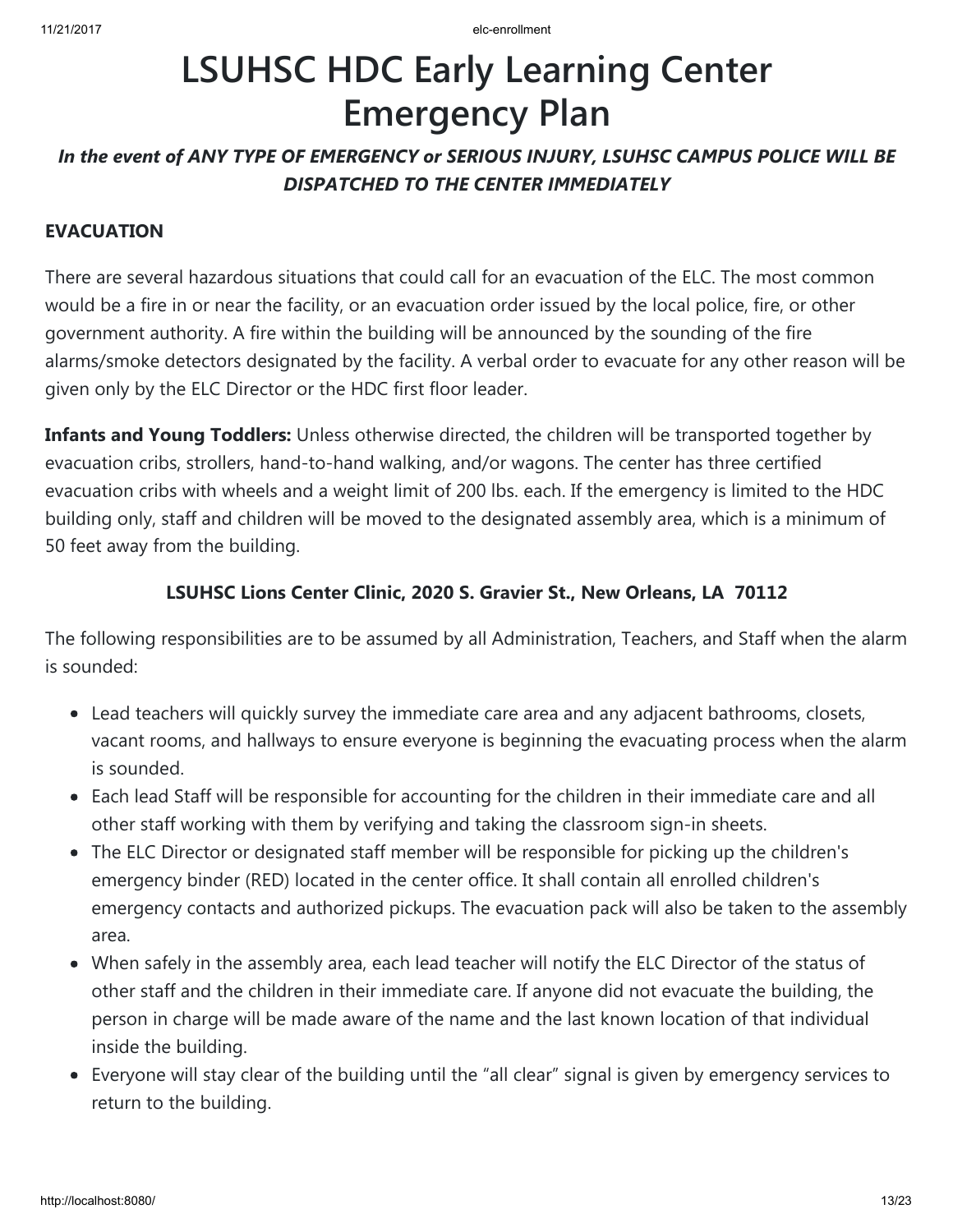The ELC will conduct announced and unannounced fire drills every month, which will include all children and staff.

#### CHILDREN WITH SPECIAL NEEDS

An individualized emergency plan shall be in place and located in the child's class classroom and the office emergency folder for each child with special needs. Children with special needs or medical concerns will be attended to by a specified staff member or group of staff members. Any equipment and/or medications that are on site for a child will be taken with the child in the event of a relocation or evacuation of the facility. Any additional medical or needed supplies will be placed into the ELC's evacuation supply pack.

#### EVACUATION AND RELOCATION

In the event of a situation requiring relocation outside of the immediate area of the facility, such as notification by emergency services personnel of a hazardous or chemical spill requiring relocation, structural or building collapse, or other danger threatening the safety of occupants of the immediate area of the facility, all staff and children will relocated as a group to the pre-designated relocation site at least two miles from facility unless otherwise directed by emergency services personnel. The ELC director, or a designee, shall serve as the contact person for all evacuations.

#### LSUHSC Stanislaus Hall, 450 S. Claiborne Ave., New Orleans, LA 70112

All staff members of the ELC involved in transporting will be familiar with the predetermined relocation sites. The ELC Director and/or the floor leader will ensure a notice of the relocation is posted on the parking gates to the HDC building which includes contact information. On arrival at the pre-designated relocation site, the ELC Director will direct selected staff to notify parents or guardians to come get their children at the designated relocation site.

The following responsibilities are to be assumed by all ELC teachers and staff during the relocation:

- Lead teachers in each care area will ensure all children in their care are present and accounted for by verifying sign-in sheets.
- The ELC director or designated staff will be responsible for picking up the chidren's emergency binder (RED) and emergency pack for transport to the pre-designated relocation site. The emergency evacuation pack is located in the center office (RED TOTE). The evacuation pack is always taken by the Director or deisgnated staff. It shall contain: first aid supplies; diapers; wipes; hand sanitizer; facial tissue; paper towels; battery-powered flashlight; two-way radio; disposable cups; plastic bags; bottled water; and food for children including those under the age of four: ready-made formula, bottles, utensils, and ready-to-eat infant food; and any medications or equipment needed for children with special needs.
- Unless directed, the children will be transported by evacuation cribs, strollers, hand-to-hand walking, and/or wagons. Teachers and staff are not allowed to transport children in their own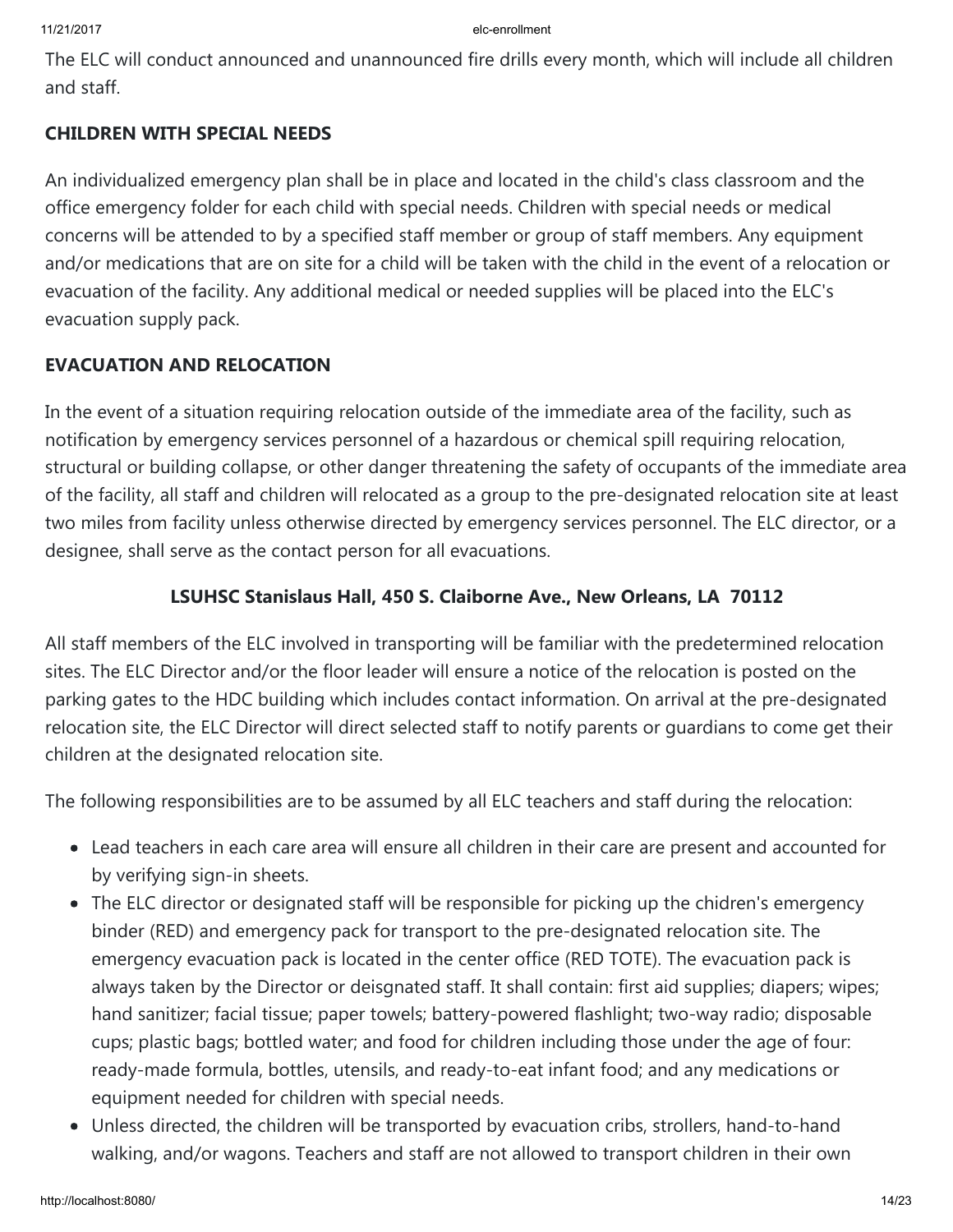vehicles. ONLY emergency-issued vehicles will be used for transport unless otherwise ordered by Emergency Management on the scene.

- When safely in the pre-designated relocation site, each lead teacher will verify that all children have arrived safely and notify the person in charge of the status of other staff and the children in their immediate care. Any medical needs or injuries will be brought to the attention of the person in charge and first aid or medical attention provided as necessary.
- Children will not be released except to an identified authorized pickup person.

#### SHELTER IN PLACE

Sheltering in place will be used in emergencies such as severe storms, hazardous spills, or other lifethreatening situations as directed by emergency services personnel. When the decision is made to take shelter inside the facility, the staff and children will remain in the building until the person in charge directs otherwise.

During severe weather, if windows are not felt to be secure, staff and children will be moved to interior rooms and hallways.

The facility will monitor the LSUHSC Emergency alert system if the National Weather Service (NWS) issues the following advisories:

- 1. Severe Thunderstorm Watch: Indicates that weather conditions are such that a thunderstorm may develop.
- 2. Severe Thunderstorm Warning: Indicates that a severe thunderstorm has developed and will probably affect those areas stated in the bulletin.
- 3. Tornado Watch: Meand that weather conditions are such that a tornado may develop.
- 4. Tornado Warning: Means that a tornado has been sighted or indicated on RADAR and protective measures should be taken immediately.

In the event of a Tornado Warning:

- Staff and children will move to the first floor auditorium.
- The Director will ensure the evacuation pack and children's emergency file is with the staff and children in the shelter area.
- All teachers will have sign-in sheets.
- The ELC Director will verify all staff and children are accounted for and are in the Safe, Set, and Go position.
- When given the signal to "GO," all teachers, staff, and children will be placed facing the wall, protecting their head and face with their arms against the wall. Infants and young toddlers will be placed in evacuation cribs, with the wheels locked and a teacher stationed between each pair of cribs. When given the signal, all cribs will be covered completely with HEAVY sturdy blankets.
- Staff and children will stay in the auditorium until given an all-clear.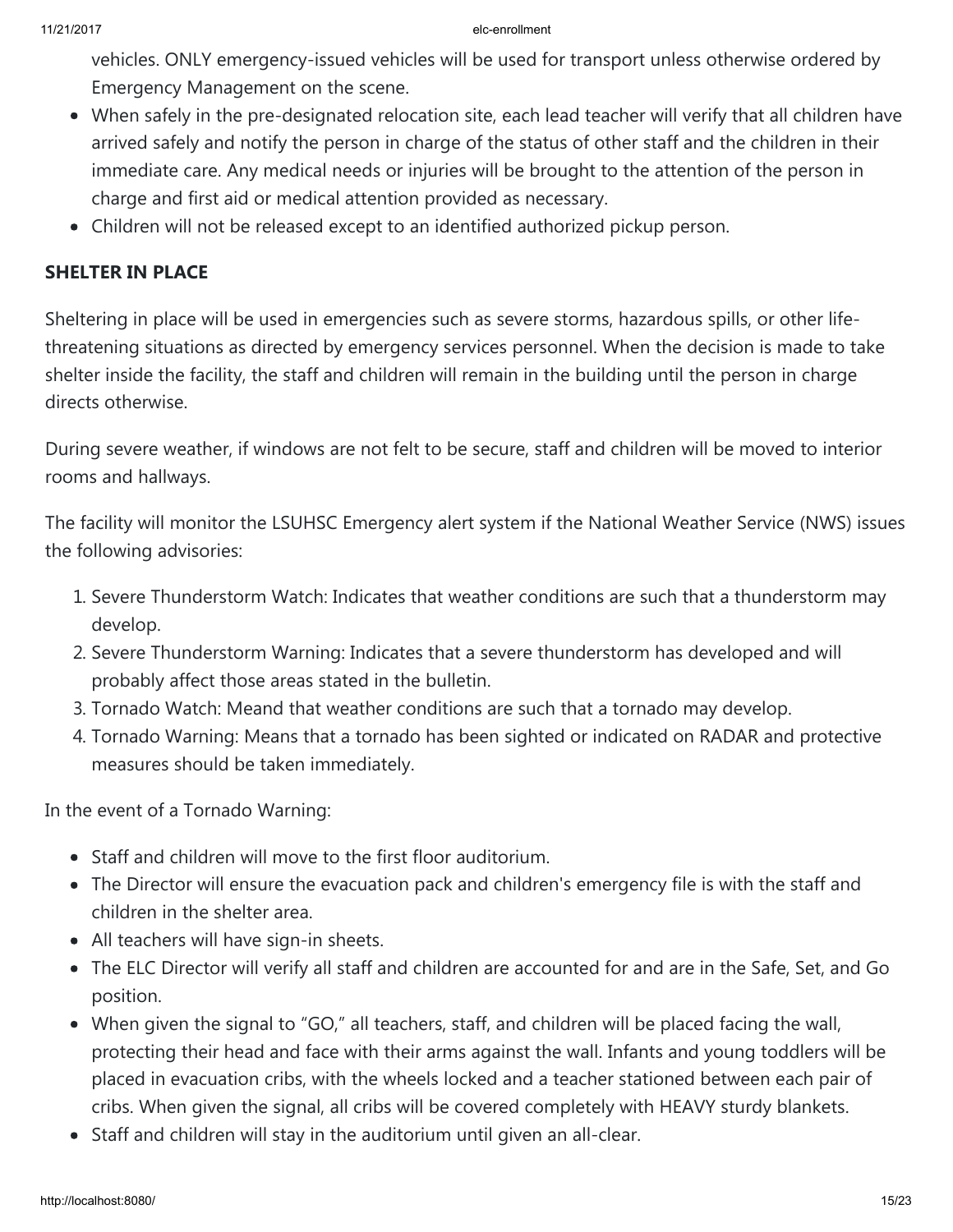The center conducts tornado drills once per month in the months of March, April, May, and June at various times of the day, and includes all children and staff.

**Parent Reunification:** In case of the need to evacuate or when parents/quardians are unable to get to the children, the following procedures will be followed to reunite children with parents/guardians or other emergency contacts designated by the parent/guardian as soon as it is safe.

During an evacuation and relocation emergency, the center will adhere to the following child release policy: Children will be released only to those person(s) listed on the child's Emergency Contact/Release Form. The person(s) must show proof of proper identification and be verified by ELC staff. If a person arrives and is not listed on the form, the parent will be called and asked for the "family security passcode" and a verbal authorization of the pickup of the child by the individual. If the parent/guardian provides the passcode and verbally authorizes release to the person the childw ill be released. If either of these security procedures are not adhered to, the child will not be released to the person.

### Please read and sign the form below for verification LSUHSC-HDC Early Learning Center Emergency Plan

| I, Parent/Guardian Name | , parent/guardian of               |
|-------------------------|------------------------------------|
| Child's Name            | have read and understand the above |

Emergency Plan for the LSUHSC Human Development Center Early Learning Center.

| Parent Signature | Date |
|------------------|------|
|                  |      |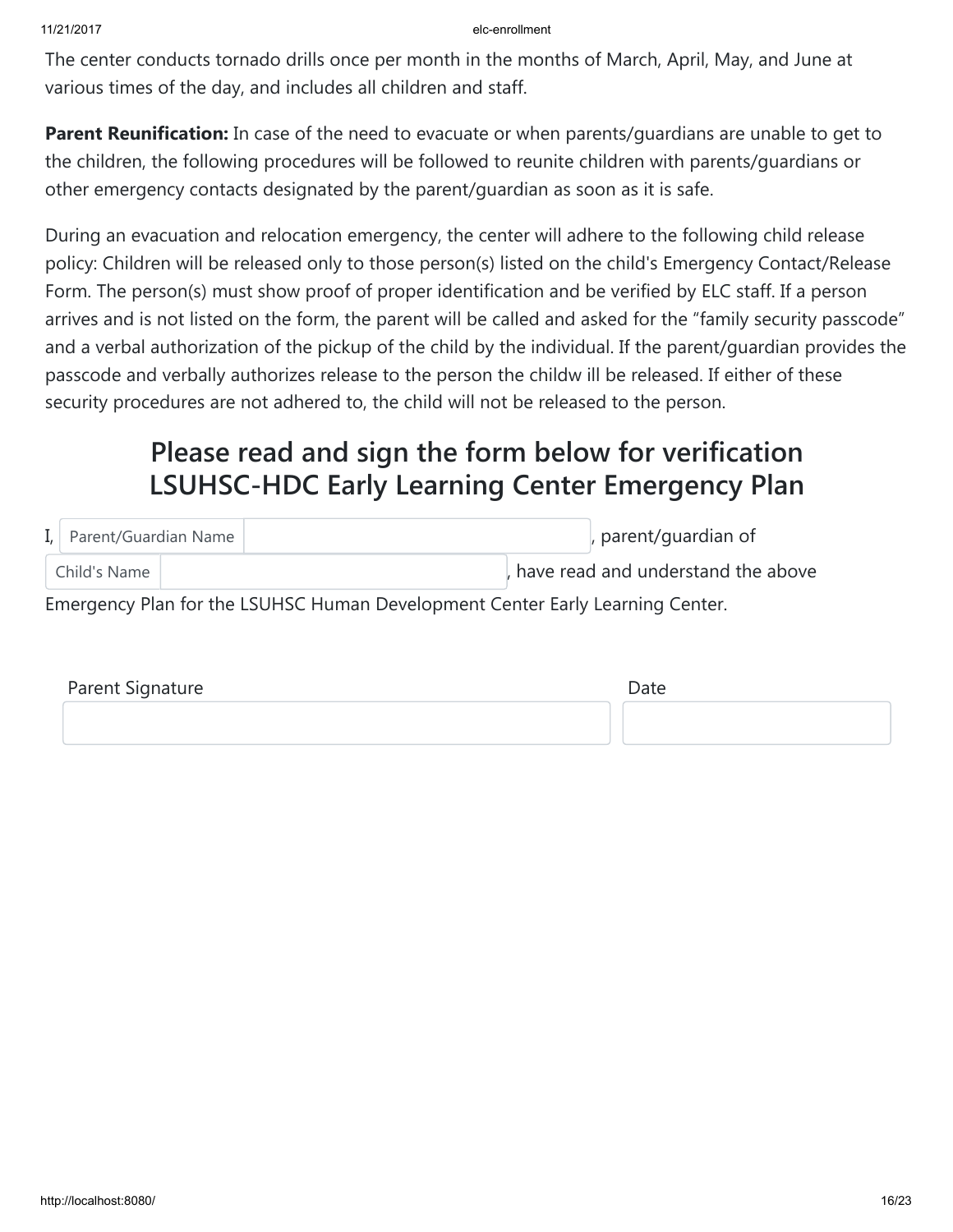# LSUHSC HDC Early Learning Center Medication Administration Policy

#### PROCEDURES FOR ADMINISTRATION OF MEDICATION

Occasionally, children will need to receive medication while at the ELC. A few extra minutes of communication with your child's teacher will confirm that medications are administered properly. In order for the ELC to assume that responsibility, the following guidelines must be followed:

#### The following are Louisiana Health and Licensing regulations. No exceptions can be made.

Parents must bring all medicine to the teacher. Please do not leave it with your child's belongings or in the cubby. This includes not only prescription and over-the-counter medications, but also medicated creams, ointments, and gels.

- 1. A medication authorization form must be filled out completely on a daily basis for each medication that is to be administered by staff.
- 2. Classroom teacher receives medication and medication authorization form.
- 3. Teacher will match medication label with authorization form and instructions.
- 4. Teacher will ask the parent/guardian these or other pertinent questions:
	- When was the last time it was taken?
	- How did you give the child the medication?
	- What successful techniques do you use?
- 5. Medication will be placed in locked cabinet and dispensed as authorized.
- 6. Medication and form will be returned to parent/guardian at dismissal.

#### Prescribed Medication

A Medication Authorization Form must be completed, and the medicine must be accompanied by the dated Pharmaceutical Information Packet that indicates the following information: child's name, medication, dosage, prescribing physician, dispensing pharmacy, and possible side effects.

The ELC will only administer prescription medications that are in the **original container** bearing the original label with the child's full name, pharmacy number and name, prescription number, date prescription was filled, physician's or prescriber's name and number, name of medication, strength, refills, quantity, manufacturer, expiration date, and directions for use and storage. You can ask the pharmacy to dispense with the medicine divided into two identical containers so that one can be used at the ELC.

#### Non-Prescription Medication

A Medication Authorization Form must be completed on a daily basis. Also, a written authorized form signed by the child's doctor indicating the recommended use, date(s) of usage, possible side effects, child's name, and physician's contact information will be kept on file. Any over-the-counter medication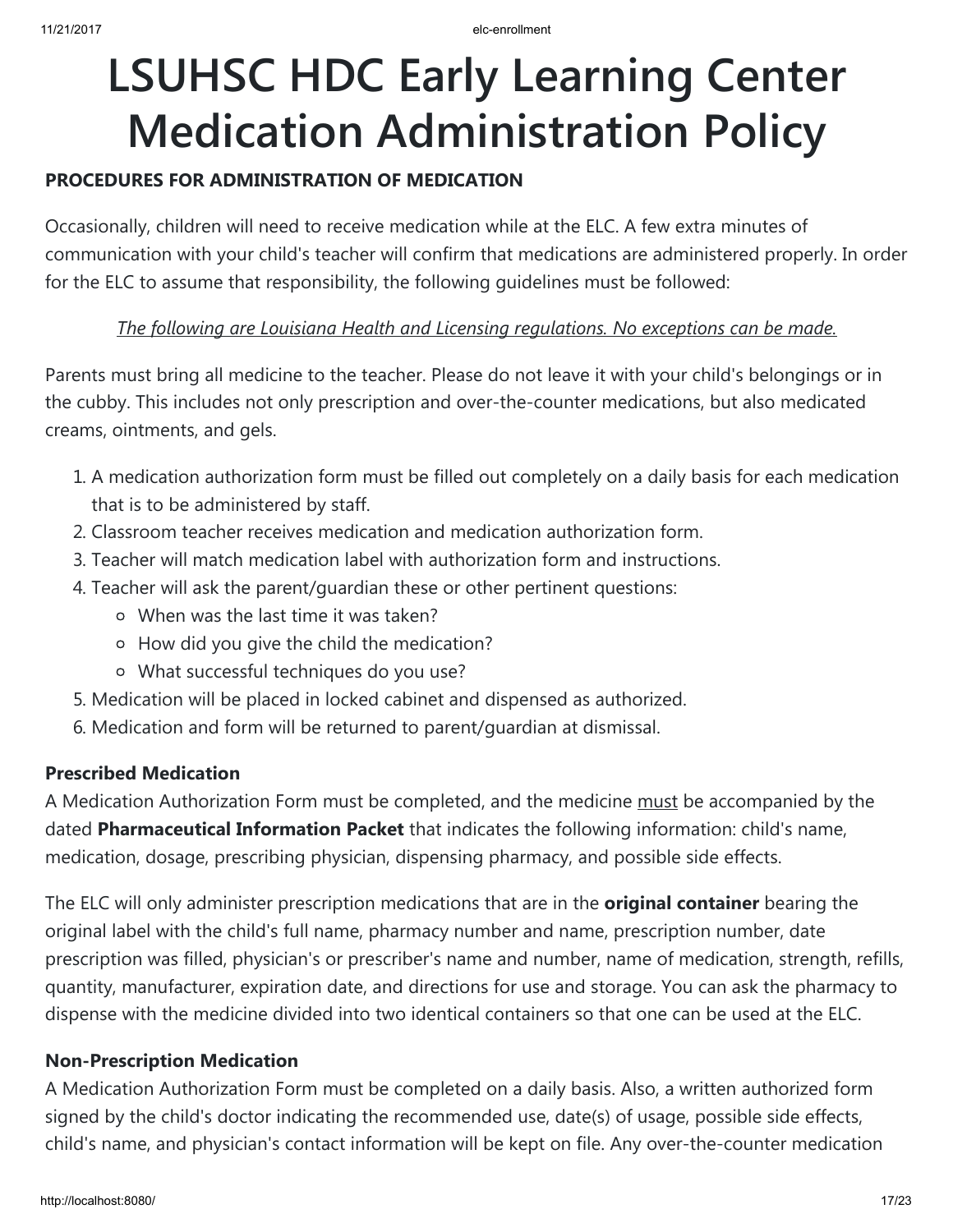brought to the ELC must be in its **original, unopened container** and must include the Product's name, active ingredients, purpose of use, warnings, directions for use, expiration dates, inactive ingredients, and possible side effect. Nothing must block label and instructions.

- All medications are kept in a locked cabinet in the front office and sent home daily.
- ELC will not administer the first dose of any medication.

#### PARENT ADMINISTERING MEDICATION AT ELC

If your schedule allows, you may wish to come during the day and give the scheduled medication to your child. Parents must still fill out a medication administration form and list the possible side effects. Please allow at least thirty (30) minutes after administering the medication for observation of your child at the ELC.

#### \*\*NO FEVER-REDUCING MEDICATIONS WILL BE GIVEN AT THE CENTER AT ANY TIME\*\*

#### TOPICAL OINTMENT APPLICATION FORM

The ELC will apply diaper ointment or topical skin lotions for those children who have a prescription for use daily. The Topical Ointment Application Form is solely for the purpose of diaper ointments, skin creams, and sunscreen. Please refer to the other Medication Forms for any other Medications that need to be administered. Parents are encouraged to apply a child's diaper ointment, skin cream, and sunscreen before before arriving at the ELC in the morning. A new ointment form will need to be filled out quarterly as needed. Discontinuation of application will occur at expiration date if a new form is not completed and filed.

| I, Parent/Guardian Name | , the parent/guardian of                |
|-------------------------|-----------------------------------------|
| Child's Name            | have read and understand the Medication |

#### Administration Policy of the LSUHSC-HDC ELC.

| <b>Parent Signature</b> | <b>Date</b> |
|-------------------------|-------------|
|                         |             |
|                         |             |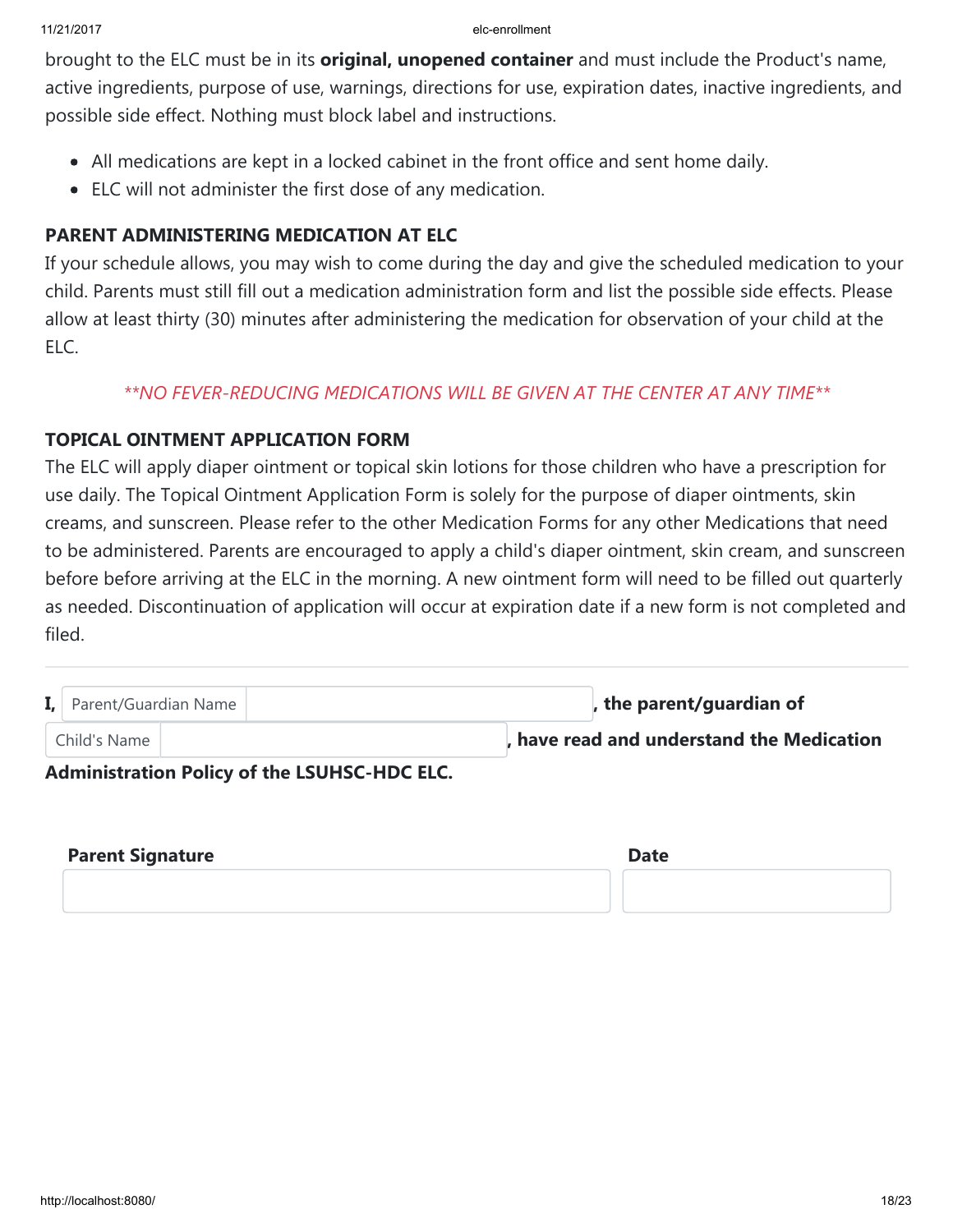# LSUHSC HDC Early Learning Center Permission to Photograph

| Parent/Guardian Name<br>I,                                                                                                                                                                                             | , give permission for the Human |                           |  |
|------------------------------------------------------------------------------------------------------------------------------------------------------------------------------------------------------------------------|---------------------------------|---------------------------|--|
| Development Center Early Learning Center to videotape, audiorecord, and photograph my child,                                                                                                                           |                                 |                           |  |
| Child's Name                                                                                                                                                                                                           | , for the following purposes:   |                           |  |
| <b>Type and Purpose</b>                                                                                                                                                                                                | (Please check one)              |                           |  |
|                                                                                                                                                                                                                        | <b>Grant Permission</b>         | <b>Decline Permission</b> |  |
| <b>STILL PHOTOGRAPHS</b>                                                                                                                                                                                               |                                 |                           |  |
| Display in classroom scrapbook, activities                                                                                                                                                                             | $\bigcirc$                      | $\bigcirc$                |  |
| Display in facility's bulletin boards, shown to<br>current and prospective clients                                                                                                                                     | $($ )                           | $(\ )$                    |  |
| Display still photos on LSUHSC child care Web<br>site                                                                                                                                                                  | $\bigcirc$                      | ◯                         |  |
| Teaching or research                                                                                                                                                                                                   | $($ )                           | $\bigcirc$                |  |
| <b>VIDEOS</b>                                                                                                                                                                                                          |                                 |                           |  |
| LSUHSC promotional video, electronic bulletin                                                                                                                                                                          | $($ )                           | ◯                         |  |
| board, teaching, research                                                                                                                                                                                              |                                 |                           |  |
| ASSESSMENT DOCUMENTATION (used for educational and assessment purposes only)                                                                                                                                           |                                 |                           |  |
| TS GOLD Teacher Assessment: photos, audio,<br>and video clips used for documentation of<br>development predictors of school success which<br>are aligned with the Louisiana Birth to Five Early<br>Learning Guidelines |                                 |                           |  |

Only photos and/or classroom names will be displayed on the facility Web site or bulletin boards. NO children's names will ever be displayed.

I understand that it is my responsibility to update this form in the event that I no longer wish to authorize one or more of the above uses. I agree that this form will remain in effect during the term of my child's enrollment.

Signed:

| Parent or Guardian Signature |  | Date |
|------------------------------|--|------|
|------------------------------|--|------|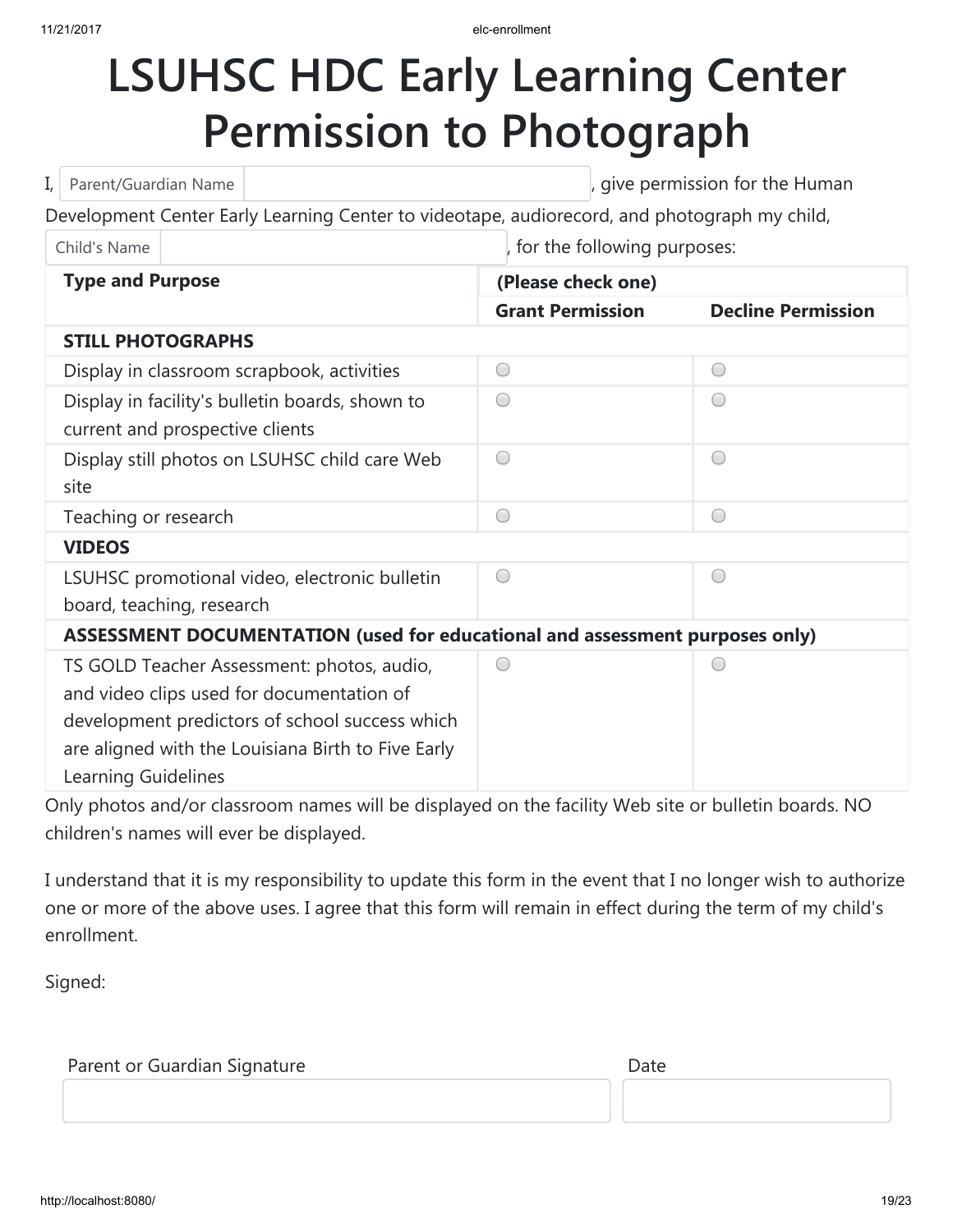# Medication Authorization Form

Medication Must Be in Its Original Container

| Child's Name                          |                                                                                    |
|---------------------------------------|------------------------------------------------------------------------------------|
| $\Box$                                | By checking this box, I hereby deny ELC the right to give my child any medication. |
| Medication Name/Strength              |                                                                                    |
| Dosage Amount/Frequency               |                                                                                    |
| How to Be Given: $\circ$ Oral $\circ$ | Topical<br>Other                                                                   |
| Time(s) to Be Given                   |                                                                                    |
| Date(s) to Be Given                   |                                                                                    |
| Side Effects/Anticipated Reactions    | //                                                                                 |
| Special Instructions (If Applicable)  | //                                                                                 |

| Parent Signature | Date |
|------------------|------|
|                  |      |

\*If all information is not filled out completely, medication will not be given\*

#### ADMINISTRATION DOCUMENTATION

| <b>DATE GIVEN</b> | <b>TIME GIVEN</b> | <b>DOSAGE GIVEN</b> | <b>Signature of PERSON GIVING MEDICATION</b> |
|-------------------|-------------------|---------------------|----------------------------------------------|
|                   |                   |                     |                                              |
|                   |                   |                     |                                              |
|                   |                   |                     |                                              |
|                   |                   |                     |                                              |
|                   |                   |                     |                                              |

| Signature of Person Completing Form | Date |
|-------------------------------------|------|
|                                     |      |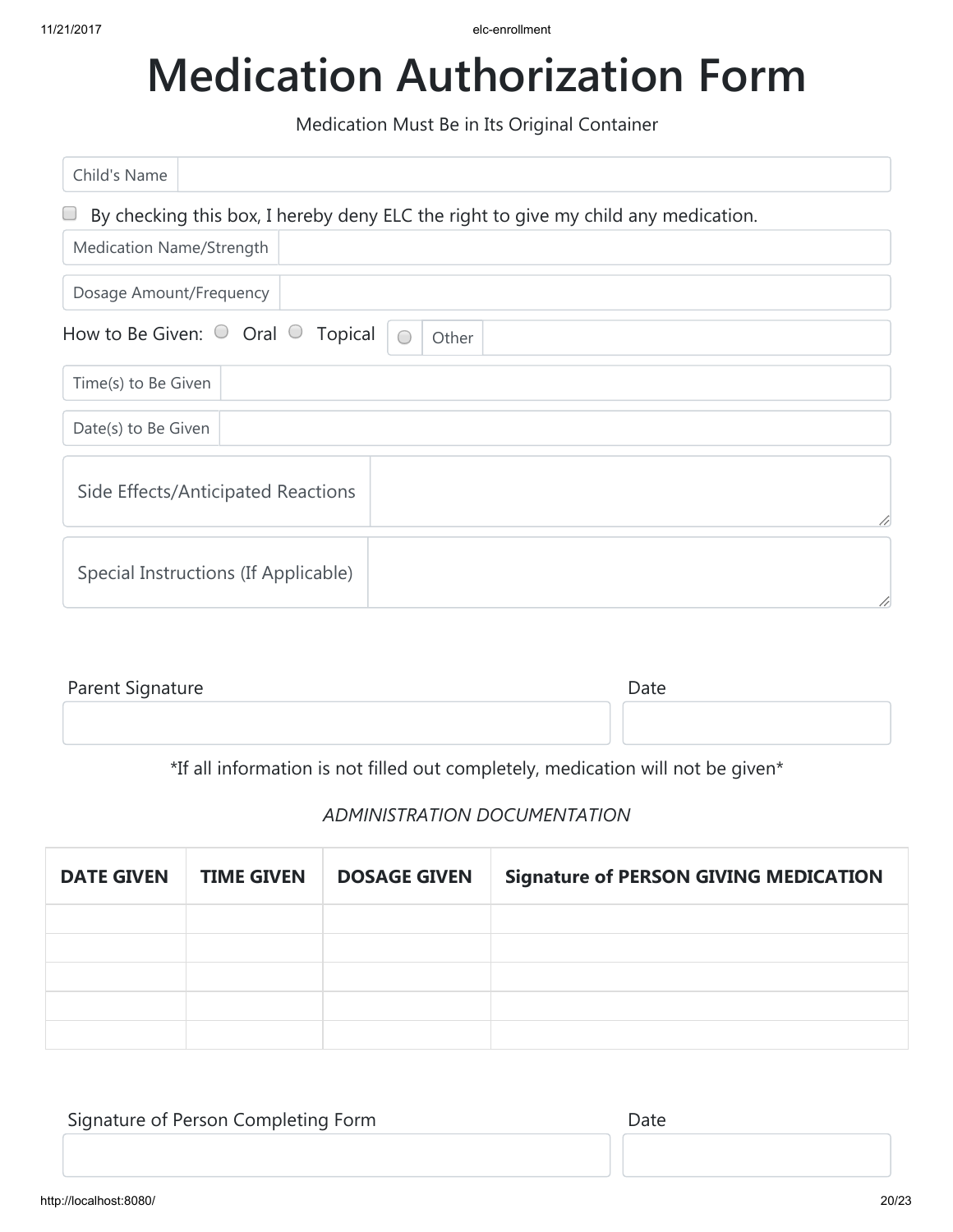## Parental Permission to Apply Over-thecounter Topical Ointments and Sunscreen

Please Print - Complete ALL Fields

|                                                                      |  | Parent Name  |                                                                                               | , give permission to the HDC Early Learning   |
|----------------------------------------------------------------------|--|--------------|-----------------------------------------------------------------------------------------------|-----------------------------------------------|
|                                                                      |  |              | Center to administer over-the-counter topical ointments to my child,                          |                                               |
|                                                                      |  | Child's Name |                                                                                               | . I understand that the item must be provided |
|                                                                      |  |              | in its original container and labeled clearly with the child's full name and dispensary date. |                                               |
|                                                                      |  | Parent Name  |                                                                                               | deny permission to the HDC Early Learning     |
| Center to administer over-the-counter topical ointments to my child, |  |              |                                                                                               |                                               |
|                                                                      |  | Child's Name |                                                                                               |                                               |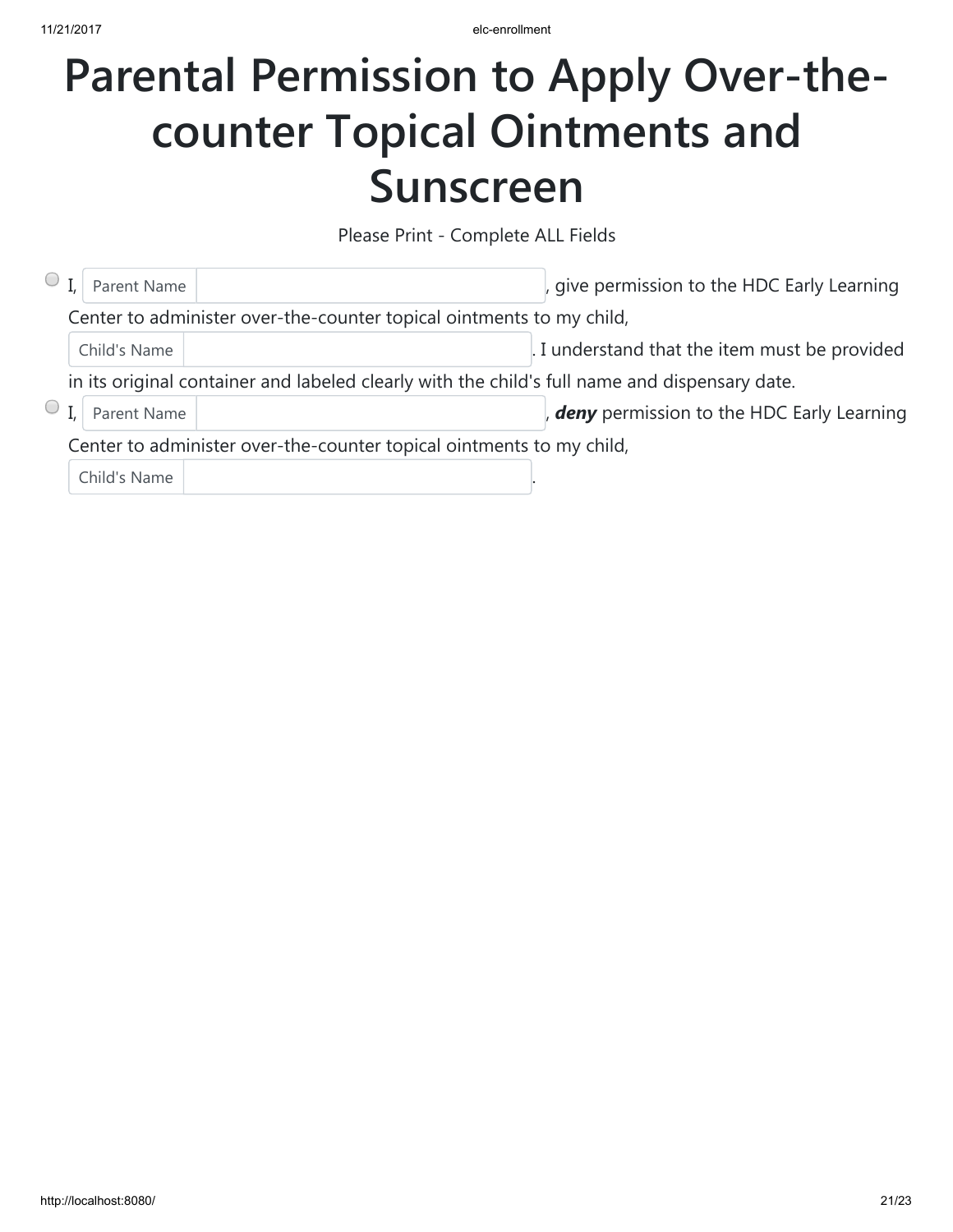|                      |                        | Name of Ointment/Sunscreen |  |                                                     |  |
|----------------------|------------------------|----------------------------|--|-----------------------------------------------------|--|
|                      | <b>Expiration Date</b> | mm/dd/yyyy                 |  |                                                     |  |
| (specific)<br>Amount |                        |                            |  |                                                     |  |
| mm/dd/yyyy<br>From   |                        |                            |  |                                                     |  |
| To                   | mm/dd/yyyy             |                            |  | Permission may be given for up to twelve (12) weeks |  |

### Apply to (check all that apply):

|       | $\Box$ All exposed skin $\Box$ Diaper area |  |
|-------|--------------------------------------------|--|
|       | Other (specify)                            |  |
| When: |                                            |  |

#### When:

|                 | $\Box$ After a bowel movement $\Box$ After each diaper change | Water Play Days (Sunscreen)  |
|-----------------|---------------------------------------------------------------|------------------------------|
| Other (specify) |                                                               | We cannot accept "as needed" |

| Parent Signature | Date |
|------------------|------|
|                  |      |
|                  |      |

### This form is to be updated quarterly or as needed.

| Parent Initials |  | Date |  |
|-----------------|--|------|--|
| Parent Initials |  | Date |  |
| Parent Initials |  | Date |  |